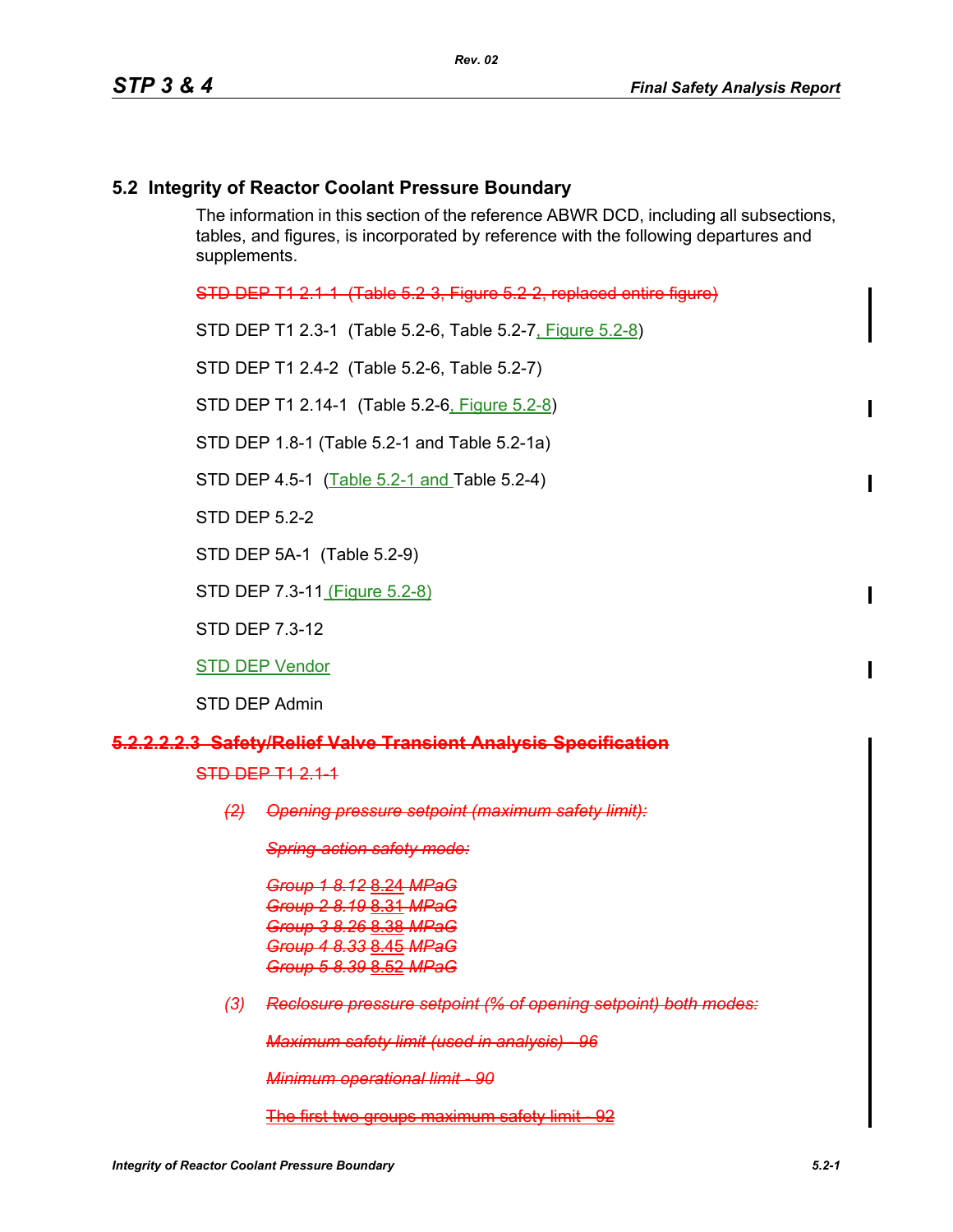*The opening and reclosure setpoints are assumed at a conservatively high level above the nominal setpoints. This is to account for initial setpoint errors and any instrument setpoint drift that might occur during operation. Typically the assumed setpoints in the analysis are at least 1%* 3% *above the actual nameplate setpoints. Conservative SRV response characteristics are also assumed; therefore, the analysis conservatively bounds all SRV operating conditions.* 

#### **5.2.2.2.3.1 Safety/Relief Valve Capacity**

 $STD DEP$   $T1$  2.1-1

*The required SRV capacity is determined by analyzing the pressure rise from an MSIV closure with a flux scram transient. Results of this analysis are given in Figure 5.2-2 . The peak vessel bottom pressure calculated is 8.79* 9.09 *MPaG, which is well below the acceptance limit of 9.48 MPaG. The results show that only 12 valves are required to meet the design requirement with adequate margin.* The analysis assumes one the 12 SRVs fails on demand.

### **5.2.2.10 Inspection and Testing**

STD DEP Vendor

*The valves are installed as received from the factory. The GE equipment specification requires certification from the valve manufacturer that design and performance requirements have been met. This includes capacity and blowdown requirements. The setpoints are adjusted, verified, and indicated on the valves by the vendor. Specified manual and automatic initiated signals for power actuation (relief mode) of each SRV are verified during the preoperational test program.*

# **5.2.3.2.2.3 Source of Impurities**

STD DEP Admin

*Condenser tubes and tube sheets* materials *are required to be made of titanium alloys* specified in subsection 10.4.1.2.3.

# **5.2.3.2.3 Compatibility of Construction Materials with Reactor Coolant**

STD DEP 4.5-1

*The construction materials exposed to the reactor coolant consist of the following:*

- *(1) Solution-annealed austenitic stainless steels (both wrought and cast), Types 304, 304L, 316LN, 316L*, *and XM-19,* CF3, CF3A and CF3M*.*
- *(2) Nickel-based alloy (including* Niobium Modified Alloy *600 and X-750) and alloy steel.*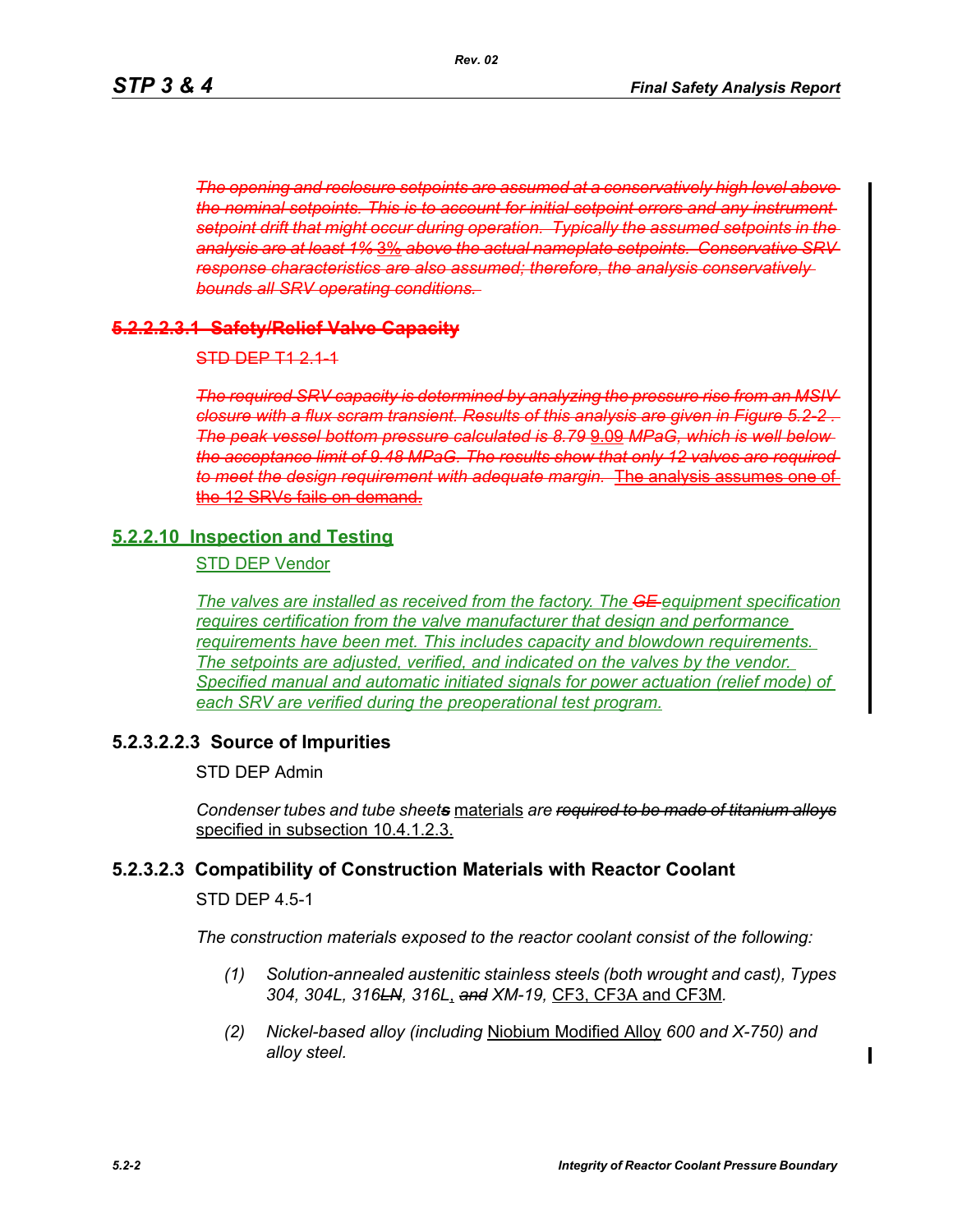# **5.2.4 Preservice and Inservice Inspection and Testing of Reactor Coolant Pressure Boundary**

STD DEP Vendor

*The design to perform preservice inspection is based on the requirements of ASME Code Section XI. The development of the preservice and inservice inspection program plans is based on ASME Code Section XI, Edition and Addenda specified in accordance with 10CFR50, Section 50.55a. For design certification,* GEToshiba *is responsible for designing the reactor pressure vessel for accessibility to perform preservice and inservice inspection. Responsibility for designing other components for preservice and inservice inspection is the responsibility of the COL applicant. The COL applicant will be responsible for specifying the Edition of ASME Code Section XI to be used, based on the procurement date of the component per 10CFR50, Section 50.55a. The ASME Code requirements discussed in this section for preservice and inservice inspection are based on the edition of ASME Code Section XI specified in Table 1.8- 21.*

# **5.2.4.2.2 Piping, Pumps, Valves and Supports**

STD DFP 5 2-2

*Straight sections of pipe and spool pieces shall be added between fittings. The minimum length of the spool piece has been determined by using the formula L = 2T + 152 mm, where L equals the length of the spool piece (not including weld preparation) and T equals the pipe wall thickness.* Where less than the minimum straight section length is used, an evaluation is performed to ensure that sufficient access exists to perform the required examinations.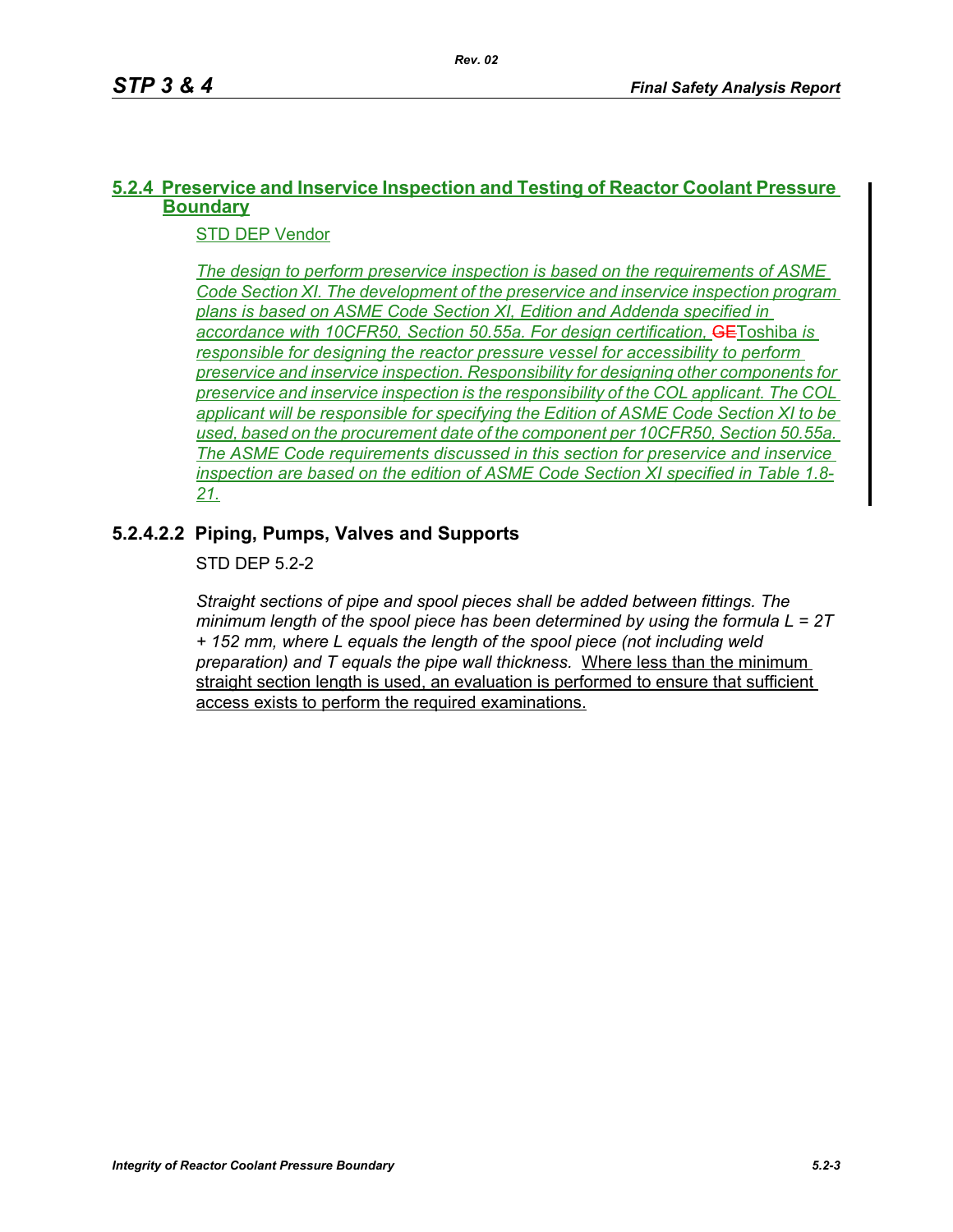# **5.2.4.3.1 Examination Categories**

STD DFP 5 2-2

*For the preservice examination, all of the items selected for inservice examination shall*  be performed once in accordance with ASME Code Section XI, Subsection IWB-2200, including essentially 100% of the pressure retaining welds in all Class 1 components, *with the exception of the examinations specifically excluded by ASME Code Section XI from preservice requirements, such as* surface or volumetric examinations of welds in lines smaller than NPS 1, volumetric examinations of welds in lines smaller than NPS 4, *VT-3 examination of valve body and pump casing internal surfaces (B-L-2 and B-M-2 examination categories, respectively) and the visual VT-2 examinations for categories B-E and B-P*. If the as-built design incorporates external Category B-O control rod drive housing welds, the preservice examination shall be extended to include 100% of the welds in the installed peripheral control rod drive housings only in accordance with IWB-2200.

### **5.2.4.3.2.1 Ultrasonic Examination of the Reactor Vessel**

STD DEP 5A-1

*The GE Reactor Vessel Inspection System (GERIS) meets the detection and sizing requirements of Regulatory Guide 1.150, as cited in Table 5.2-9. Inner radius examinations are performed from the outside of the nozzle using several compound angle transducer wedges to obtain complete coverage of the required examination volume. Electronic gating used in the GERIS records up to eight different reflectors simultaneously to assure that all relevant indications are recorded. Appendix 5A demonstrates compliance with Regulatory Guide 1.150.* The ultrasonic system for examination of the reactor vessel meets the qualification requirements discussed in Subsection 5.2.4.3.4.

#### **5.2.5.1.1 Detection of Leakage Within Drywell**

STD DEP T1 2.4-2

STD DEP 7.3-11

*The detection of small identified leakage within the drywell is accomplished by monitoring drywell equipment drain sump pump activity and sump level increases. The equipment drain sump level monitoring instruments will activate an alarm in the control room when the identified* total *leak rate reaches 95* 114 *liters/min.*

*Equipment drain sump pump activity and sump level increases will be caused primarily from leaks from large process valves through valve stem drain lines.*

*The determination of the source of other identified leakage within the drywell is accomplished by (1) monitoring the reactor vessel head seal drain line pressure, (2) monitoring temperature in the valve stem seals drain line to the equipment drain sump, and* NOT USED *(3) monitoring temperature in the SRV discharge lines to the suppression pool to detect leakage through each of the SRVs. All of these monitors*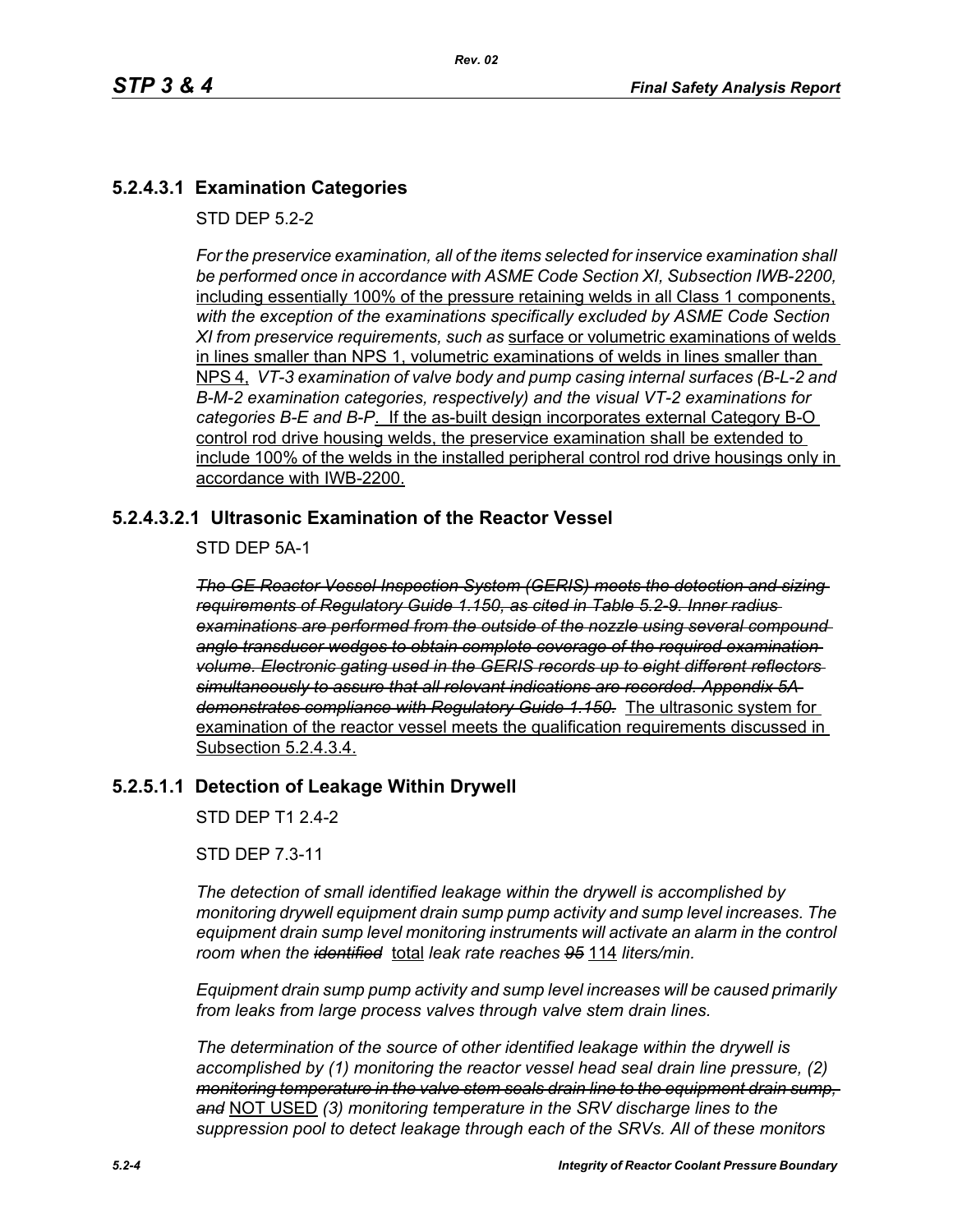*continuously indicate and/or record in the control room and will trip and activate an alarm in the control room on detection of leakage from monitored components.* 

*Excessive leakage inside the drywell (e.g., process line break or loss-of-coolant accident) is detected by high drywell pressure, low reactor water level, or high steamline flow (for breaks downstream of the flow elements). The instrumentation channels for these variables will trip when the monitored variable exceeds predetermined limits to activate an alarm and trip the isolation logic, which will close appropriate isolation valves.*

*The alarms, indication and isolation trip functions performed by the foregoing leak detection methods are summarized in Tables 5.2-6 and 5.2-7.*

*Listed below are the variables monitored for detection of leakage from piping and equipment located within the drywell:*

- *(1) High drywell temperature*
- *(2) High temperature in the valve stem seal (packing) drain lines* NOT USED
- *(3) High flow rate from the drywell floor and equipment drain sumps*
- *(4) High steamline flow rate (for leaks downstream of flow elements in main steamline and RCIC steamline)*
- *(5) High drywell pressure*
- *(6) High fission product releases*
- *(7) Reactor vessel low water level*
- *(8) Reactor vessel head seal drain line high pressure*
- *(9) SRV discharge piping high temperature*
- *(10)* Feedwater lines pressure difference

#### **5.2.5.1.2 Detection of Leakage External to Drywell**

STD DEP T1 2.3-1

- *(2) (1) Within steam tunnel (between primary containment and turbine building):*
	- *(a) High radiation in main steamlines (steam tunnel)* NOT USED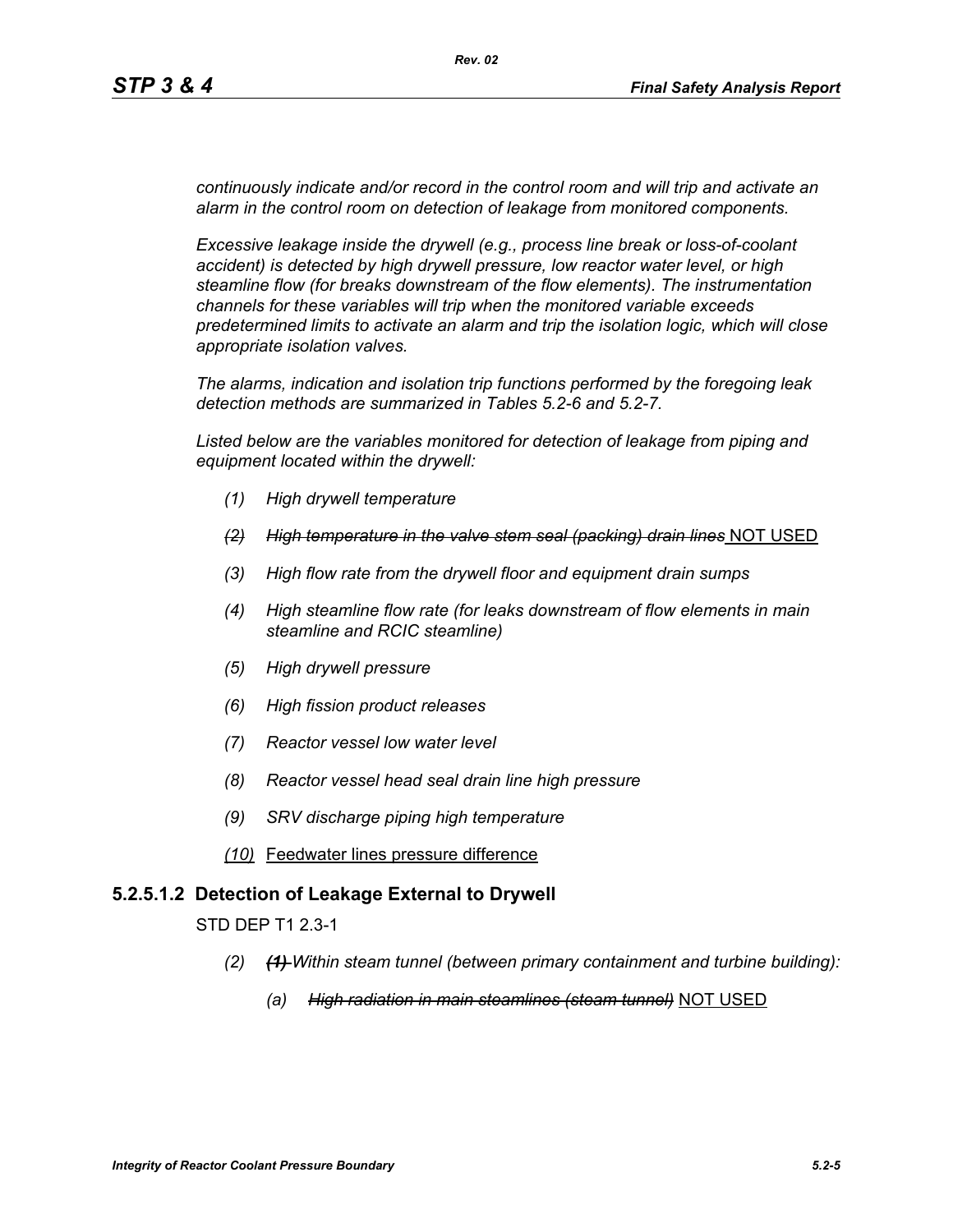# **5.2.5.2.1 Leak Detection Instrumentation and Monitoring Inside the Drywell** STD DFP T1 2 4-2

STD DEP 7.3-11

(10) *(1) Valve Stem Packing Leakage Monitoring* NOT USED

*Large (two inch or larger) remote power-operated valves located in the drywell for the Nuclear Boiler, Reactor Water Cleanup, Reactor Core Isolation Cooling, and Residual Heat Removal Systems are fitted with drain lines from the valve stems, from between the two sets of valve steam packing. Leakage through the inner packing is carried to the drywell equipment drain sump. Leakage during hydro-testing may be observed in drain line sight glasses installed in each drain line. Also, each drainline is equipped with temperature sensors for detecting leakage. A remote-operated solenoid valve on each line may be closed to shut off the leakage flow through the first seal in order to take advantage of the second seal, and may be used during plant operation, in conjunction with the sump instrumentation, to identify the specific process valve which is leaking.*

*(14)* Feedwater Lines Pressure Difference

The Feedwater lines are monitored for excessive pressure differences that would indicate a break has occurred in one of the lines. Four channels are provided. A confirmatory high drywell pressure signal is also needed to initiate a trip of condensate pumps.

# **5.2.5.2.2 Leak Detection Instrumentation and Monitoring External to Drywell**

STD DEP T1 2.3-1

#### *(6) Main Steamline Radiation Monitoring* NOT USED.

*Main steamline radiation is monitored by gamma sensitive radiation monitors of the Process Radiation Monitoring System (PRMS). The PRMS provide four divisional channel trip signals to the LDS to close all MSIVs and the MSL drain valves upon detection of high radiation in the main steamline tunnel area. A reactor trip (scram) is also initiated by the same PRMS channel trip signals. The PRMS trip signals are also used to shutdown the main condenser mechanical vacuum pump and isolate its discharge line. The detectors are geometrically arranged to detect significant increases in radiation level with any number of main steamlines in operation. Control room indications and alarms are provided by the PRM System.RCIC Steamline Pressure Monitors.*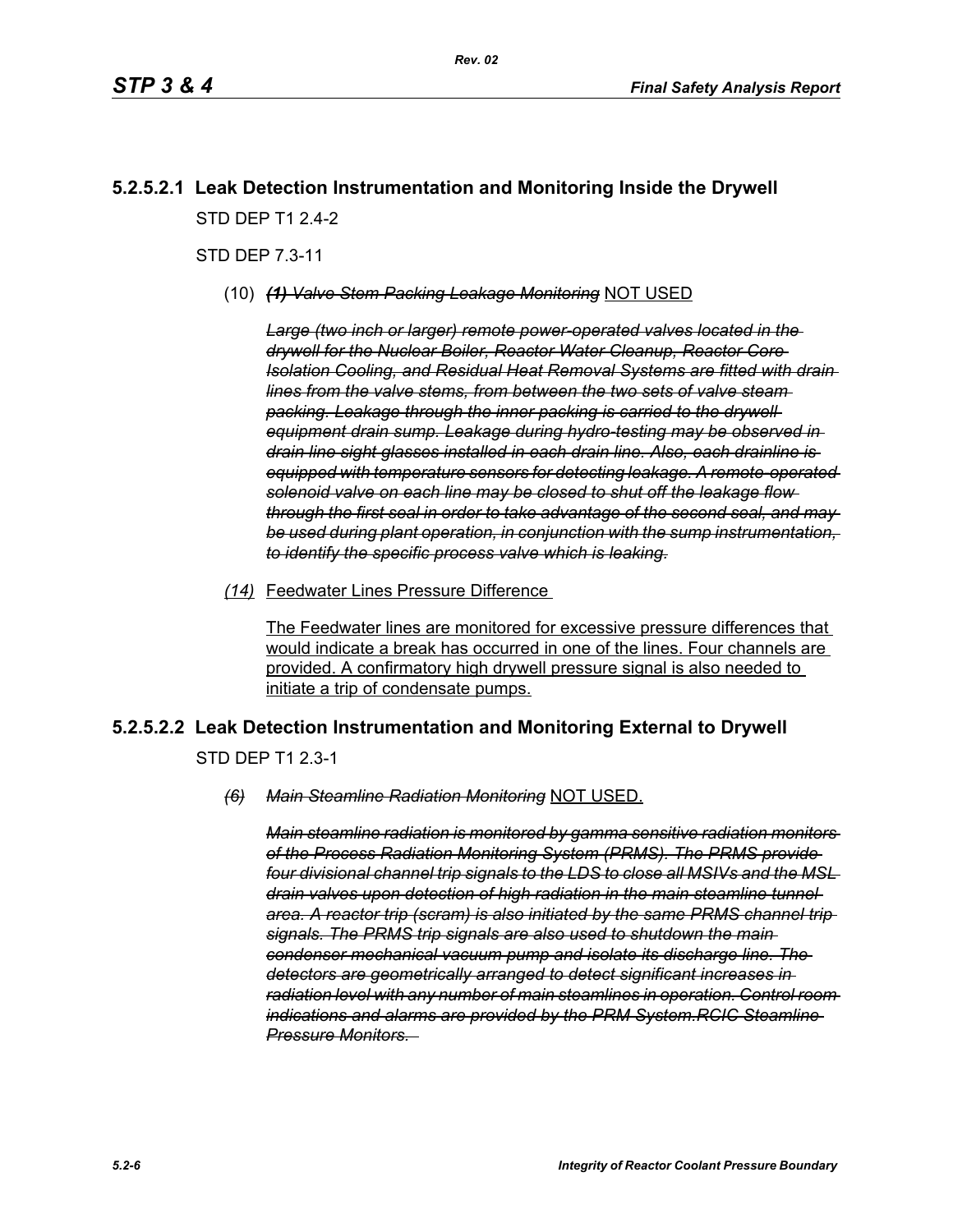# **5.2.5.4.1 Total Leakage Rate**

STD DEP 7.3-12

*The total reactor coolant leakage rate consists of all leakage (identified and unidentified) that flows to the drywell floor drain and equipment drain sumps. The total leakage rate limit is well within the makeup capability of the RCIC System (182 m3/h). The total reactor coolant leakage rate limit is established at 95* 114 *liters/min. The identified and unidentified leakage rate limits are established at 95 liters/min and 3.785 liters/min, respectively.*

*The total leakage rate limit is established low enough to prevent overflow of the sumps. The equipment drain sumps and the floor drain sumps, which collect all leakage, are each pumped out by two 10 m3/h pumps.*

*If either the total or unidentified leak rate limit is exceeded, an orderly shutdown shall be initiated and the reactor shall be placed in a cold shutdown condition within 24* 36 *hours.*

### **5.2.5.5.1 Unidentified Leakage Rate**

STD DEP 7.3-12

*The unidentified leakage rate is the portion of the total leakage rate received in the drywell sumps that is not identified as previously described. A threat of significant compromise to the nuclear system process barrier exists if the barrier contains a crack that is large enough to propagate rapidly (critical crack length). The unidentified*  leakage rate limit must be low because of the possibility that most of the unidentified *leakage rate might be emitted from a single crack* break *in the nuclear system process barrier.*

*An allowance for leakage that does not compromise barrier integrity and is not identifiable is established for normal plant operation.*

*The unidentified leakage rate limit is established at 3.785* 19 *liters/min to allow time for corrective action before the process barrier could be significantly compromised. This unidentified leakage rate is a small fraction of the calculated flow from a critical crack in a primary system pipe (Appendix 3E).*

#### **5.2.5.5.2 Margins of Safety**

STD DEP 7.3-12

*The margins of safety for a detectable flaw to reach critical size are presented in Subsection 5.2.5.5.3. Figure 3E-22 shows general relationships between crack length, leak rate, stress, and line size using mathematical models.*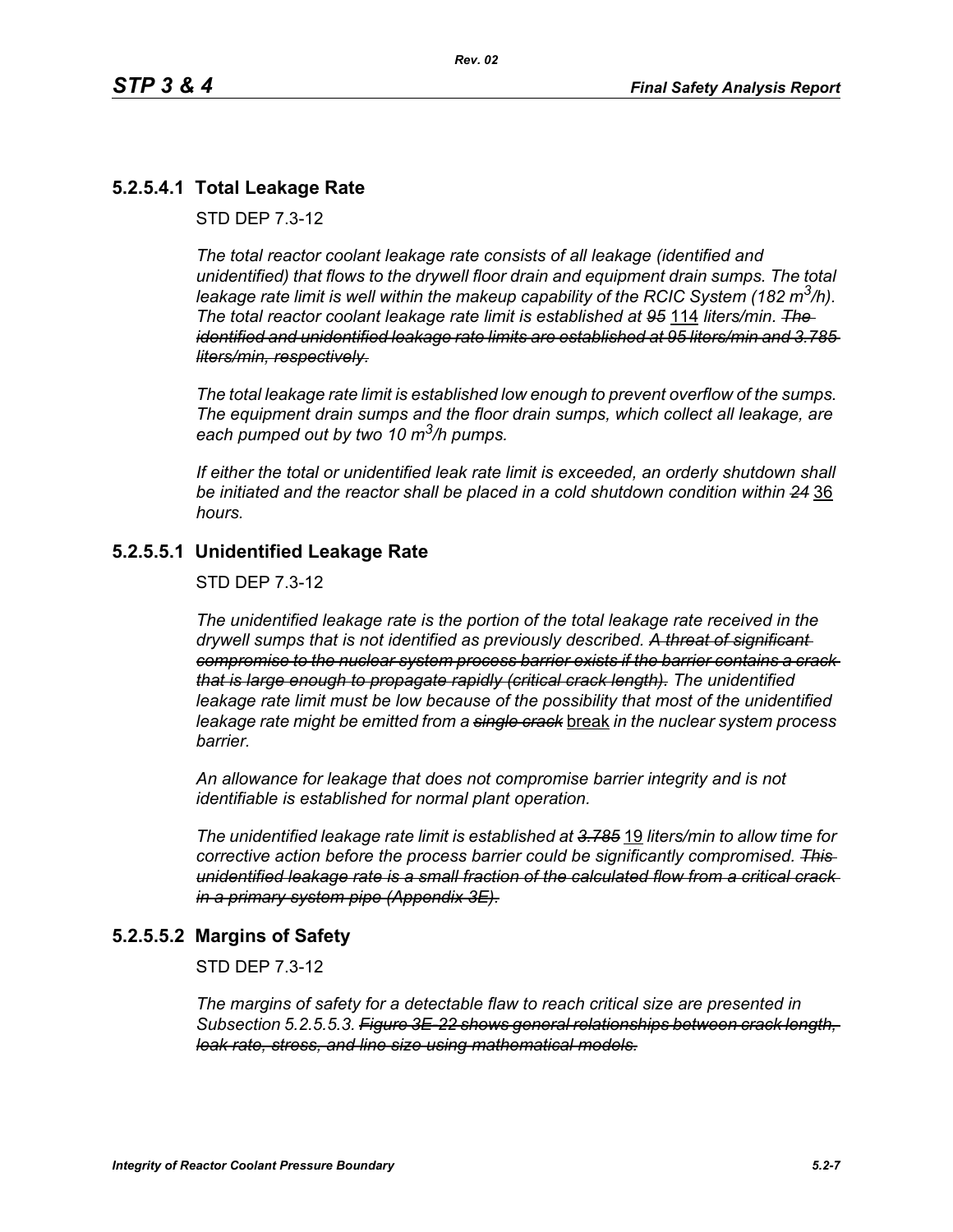# **5.2.5.9 Regulatory Guide 1.45: Compliance**

STD DEP 7.3-12

*The Limiting unidentified leakage to 3.785* 19 *liters/min and identified* total *leakage to 95* 114 *liters/min satisfies Position C.9.*

# **5.2.6 COL License Information**

# **5.2.6.1 Conversion of Indications**

The following site-specific supplement addresses COL License Information Item 5.1.

Surveillance procedures convert the drywell leakage indications into a common leakage equivalent for unidentified and identified leakage to ensure that leakage requirements in the Technical Specifications are met. The surveillance procedure measures levels in various leakage collection tanks over prescribed time frames and converts these levels into a leakage rate.

# **5.2.6.2 Plant-Specific ISI/PSI**

The following standard supplement address COL License Information Item 5.2.

The ISI/PSI program shall include reference to code edition and addenda of ASME will be based on the 1989 Boiler and Pressure Vessel Code Section XI, no addenda (as identified on Table 1.8-21). This code that will be used for selecting of components for examinations, list of identifying components subject to examination, a description of the components exempted from examination by applicable code, and isometric drawings used for examination. NRC requirements for performance demonstration of ultrasonic examination of reactor pressure vessels for preservice and inservice inspections, once addressed by Regulatory Guide 1.150 will be conducted in accordance with ASME Boiler and Pressure Vessel Code Section XI, Appendix VIII as required by 10 CFR 50.55a. Ultrasonic examination systems shall be qualified in accordance with ASME Boiler and Pressure Vessel Code Section XI, Appendix VIII and ultrasonic examination shall be conducted in accordance with ASME Boiler and Pressure Vessel Code Section XI, Appendix I. ASME Boiler and Pressure Vessel Code Section XI, Appendices I and VIII address near surface examination and surface resolution including the use of electronic gating as well as internal surface examination. Code cases are listed in Table 5.2-1. Any additional relief requests shall be submitted with a supporting technical justification if needed.

The PSI/ISI program for reactor coolant pressure boundary is described in Section 5.2.4 and Table 5.2-8.This COL License Information Item is addressed by the commitment to provide a comprehensive site-specific PSI and ISI program plan to the NRC at least 12 months prior to respective unit commercial power operation as discussed in Subsection 6.6.9.1. (COM 6.6-1)

# **5.2.6.3 Reactor Vessel Water Level Instrumentation**

The following standard supplement addresses COL License Information Item 5.3.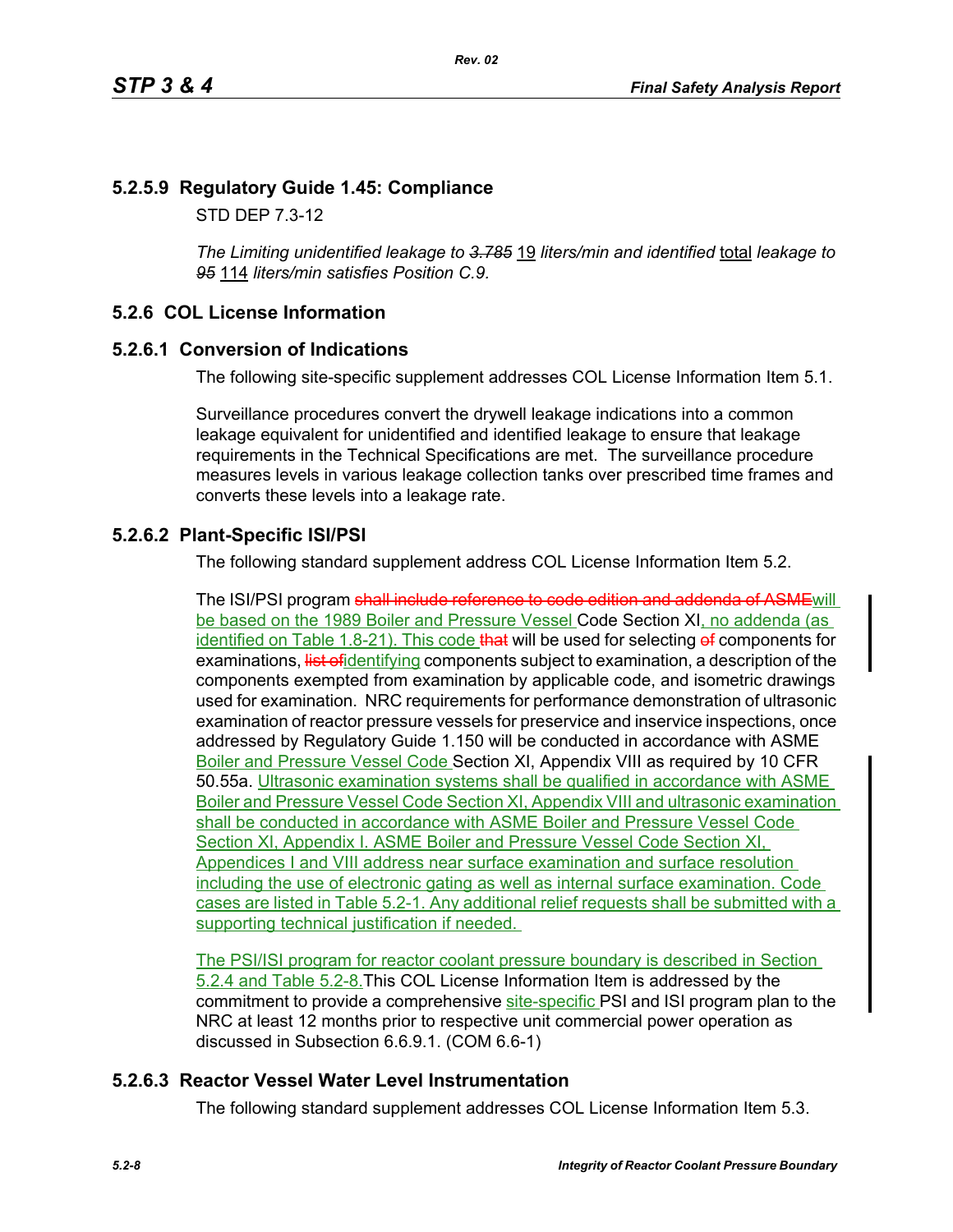The Reactor Vessel Water Level Instrumentation backfill water flow is supplied from the Control Rod Drive (CRD) system to the reactor water level instrumentation leg to prevent potential formation of gas pocket (large bubbles) in the reference leg. The impact of non-condensable gases on the accuracy of reactor vessel level measurements is considered in the system design. The CRD system provides a process flow of approximately 4 L/min and is based on the results of BWR Owners Group testing in response to NRC Bulletin 93-03. This flow value is confirmed during preoperational testing in accordance with FSAR Subsection 14.2.12.16(3)(d).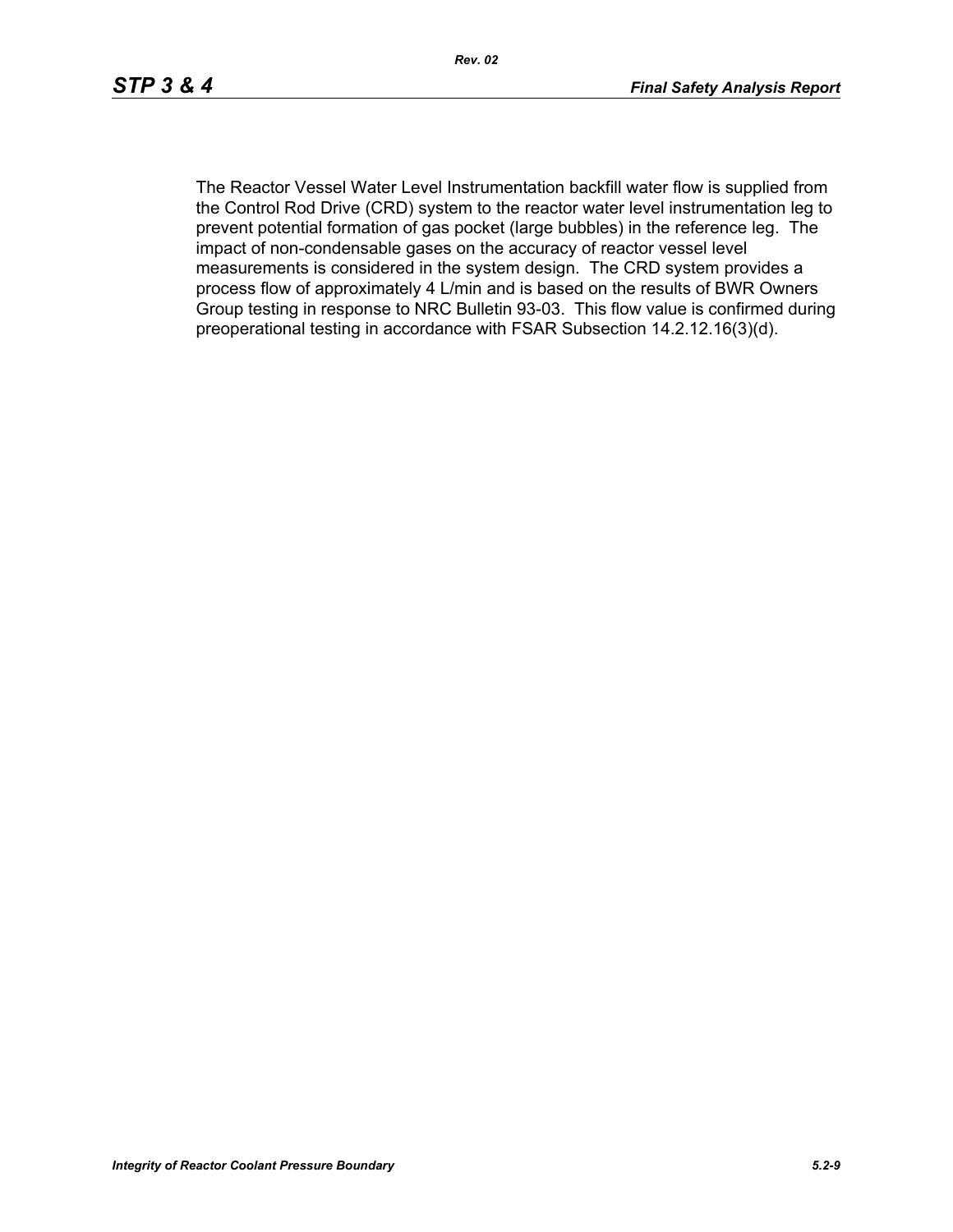| <b>Number</b>            | <b>Title</b> | <b>Applicable Equipment</b>       | <b>Remarks</b>                                |
|--------------------------|--------------|-----------------------------------|-----------------------------------------------|
| $IN-60-5$                | (33)         | <b>Core Support</b>               | Accepted per RG 1.84                          |
| $IN - 71 - 15$           | (1)          | Component Support]*               | Accepted per RG 4.85 1.84                     |
| $IN - 71 - 17$           | (1)          | <b>Component Support]*</b>        | Accepted per RG 1.84                          |
| $IN-122-2$               | (2)          | Piping]*                          | Accepted per RG 1.84                          |
| <b>IN-247</b>            | (3)          | Component Support]*               | Accepted per RG 1.84                          |
| FN-249-9<br>[N-249-14    | (4)          | Component Support]*               | Conditionally Accepted per<br>RG 4.85 1.84    |
| $IN-309-1$               | (5)          | Component Support]*               | Accepted per RG 1.84                          |
| $IN-313$                 | (6)          | Piping]*                          | Accepted per RG 1.84                          |
| $IN-316$                 | (7)          | Piping]*                          | Accepted per RG 1.84                          |
| $fN-318-3$<br>$IN-318-5$ | (8)          | Piping]*                          | <b>Conditionally Accepted per</b><br>RG 1.84  |
| $IN-319$                 | (9)          | Piping]*                          | Accepted per RG 1.84                          |
| $[N-319-3]$              | (9)          | Piping]*                          | Accepted per RG 1.84                          |
| $IN-391-2$               | (10)         | Piping]*                          | Accepted per RG 1.84                          |
| $IN-392-3$               | (11)         | Piping]*                          | Accepted per RG 1.84                          |
| [N-393                   | (12)         | Piping]*                          | Accepted per RG 1.84                          |
| $IN-411-1$               | (13)         | Piping]*                          | Conditionally Accepted per<br>RG 1.84         |
| $IN-414$                 | (14)         | Component Support]*               | Accepted per RG 1.84                          |
| [N-430                   | (15)         | Component Support]*               | Accepted per RG 1.84                          |
| N-236-1                  | (16)         | Containment                       | <b>Conditionally Accepted Per</b><br>RG 1.147 |
| N-307-1<br>N-307-2       | (17)         | <b>RPV Studs</b>                  | Accepted per RG 1.147                         |
| $N-416-3$                | (20)         | Piping                            | Accepted Per RG 1.147                         |
| N-432                    | (21)         | Class 1 Components                | Accepted Per RG 1.147                         |
| N-435-1                  | (22)         | Class 2 Vessels                   | Accepted Per RG 1.147                         |
| N-457                    | (23)         | <b>Bolt and Studs</b>             | Accepted Per RG 1.147                         |
| $N-463-1$                | (24)         | Piping                            | Accepted Per RG 1.147                         |
| N-460                    | (25)         | Class 1 & 2 Components and Piping | Accepted Per RG 1.147                         |
| N-472                    | (26)         | Pumps                             | Accepted Per RG 1.147                         |

# **Table 5.2-1 Reactor Coolant Pressure Boundary Components Applicable Code Cases**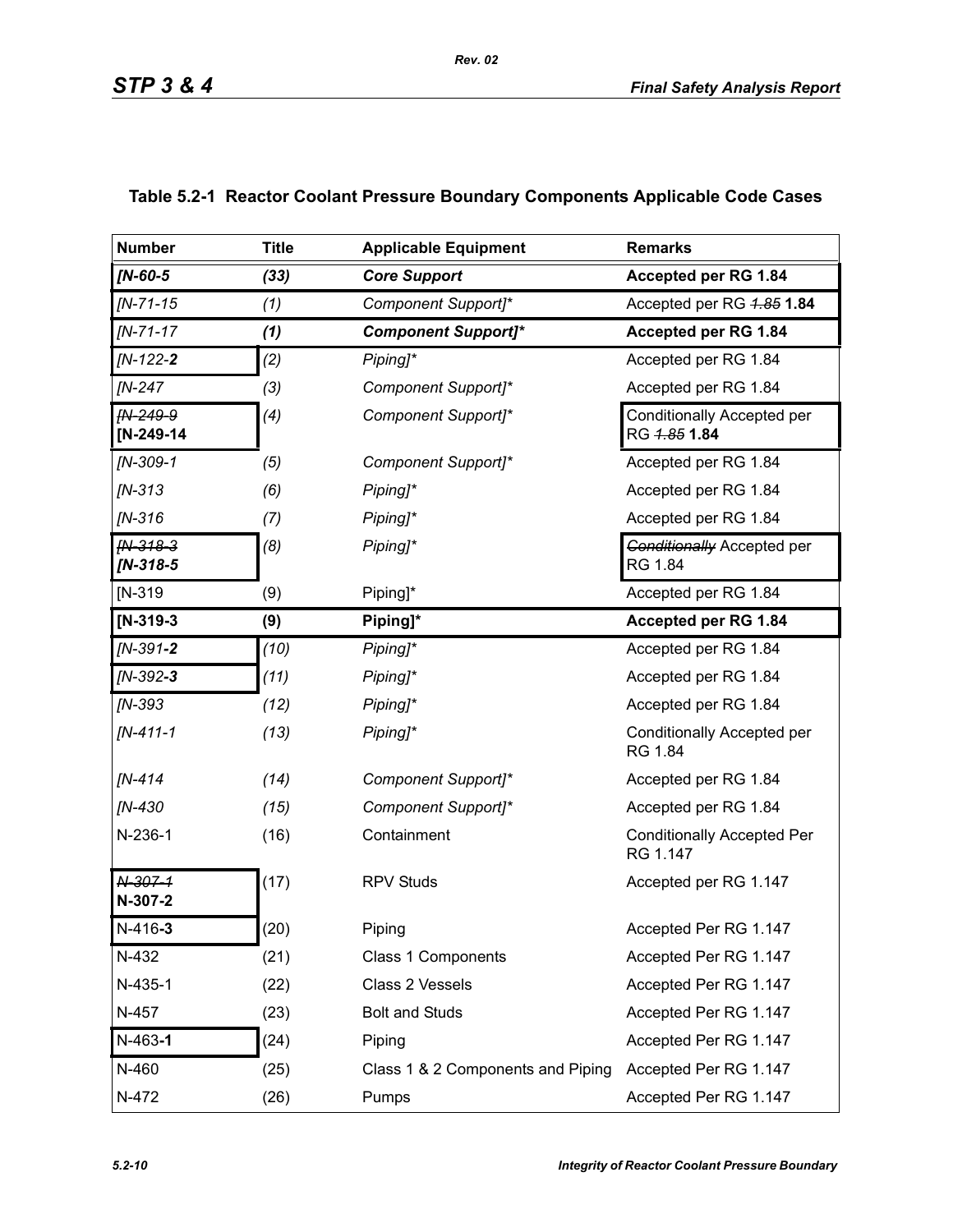| <b>Number</b> | Title | <b>Remarks</b>                                                |                                                                                                      |
|---------------|-------|---------------------------------------------------------------|------------------------------------------------------------------------------------------------------|
| IN-476        | (26a) | Component Support]*                                           | <b>Accepted per RG 1.84</b>                                                                          |
| $N-479-1$     | (27)  | Main Steam System                                             | <del>Not Listed in</del><br><b>Accepted per RG 1.147</b>                                             |
| N-491         | (28)  | <b>Component Supports</b>                                     | <del>Not Listed in</del><br><b>Accepted per RG 1.147</b>                                             |
| N-496         | (29)  | <b>Bolts and Studs</b>                                        | <del>Not Listed in</del><br>Accepted per RG 1.147                                                    |
| N-580-42      | (30)  | RPV, Reactor Internals, etc.                                  | <b>Accepted per RG</b><br><b>4.84Approved by ASME</b><br><b>Standards Committee</b><br><u>(2008)</u> |
| N-608         | (31)  | Use of Applicable Code Edition<br>and Addenda, NCA-1140(a)(2) | Accepted per RG 1.84                                                                                 |
| $N-613-1$     | (32)  | <b>Reactor Vessel</b>                                         | Accepted per RG 1.147                                                                                |
| $N-632$       | (34)  | Containment                                                   | Accepted per RG 1.84                                                                                 |

### **Table 5.2-1 Reactor Coolant Pressure Boundary Components Applicable Code Cases (Continued)**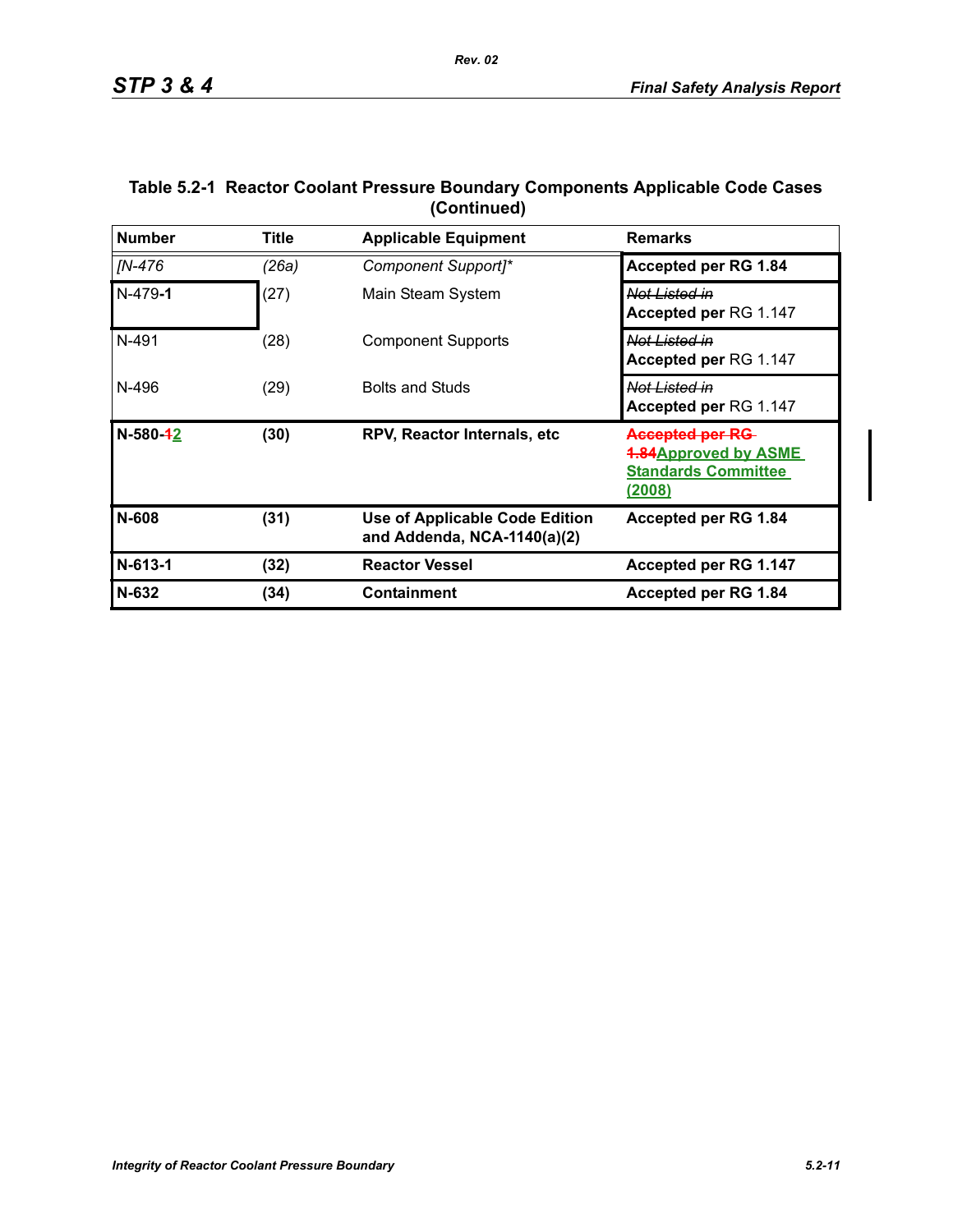### **Table 5.2-1a Reactor Coolant Pressure Boundary Components Applicable Code Cases (Continued)**

| (30) | Use of Alloy 600 (UNS N066000) with Columbium added, Section III, Div. 1 (SC III File #N96-<br>44) (MC97-86)                                                                 |
|------|------------------------------------------------------------------------------------------------------------------------------------------------------------------------------|
| (31) | Applicable Code Edition and Addenda, NCA-1140(a)(2), Section III, Division 1                                                                                                 |
| (32) | UT Exam of Penetration Nozzles in Vessels, Category B-D, Item Nos. B3.10 and B3.90,<br>Reactor Nozzle to Vessel Welds, Figs. IWB 2500-7(a), (b), (c), Section XI, Division 1 |
| (33) | Material for Core Support Structures, Section III, Division 1                                                                                                                |
| (34) | Use of ASTM A 572, Grades 50 and 65 for Structural Attachments to Class CC<br><b>Containment Liners, Section III, Division 2.</b>                                            |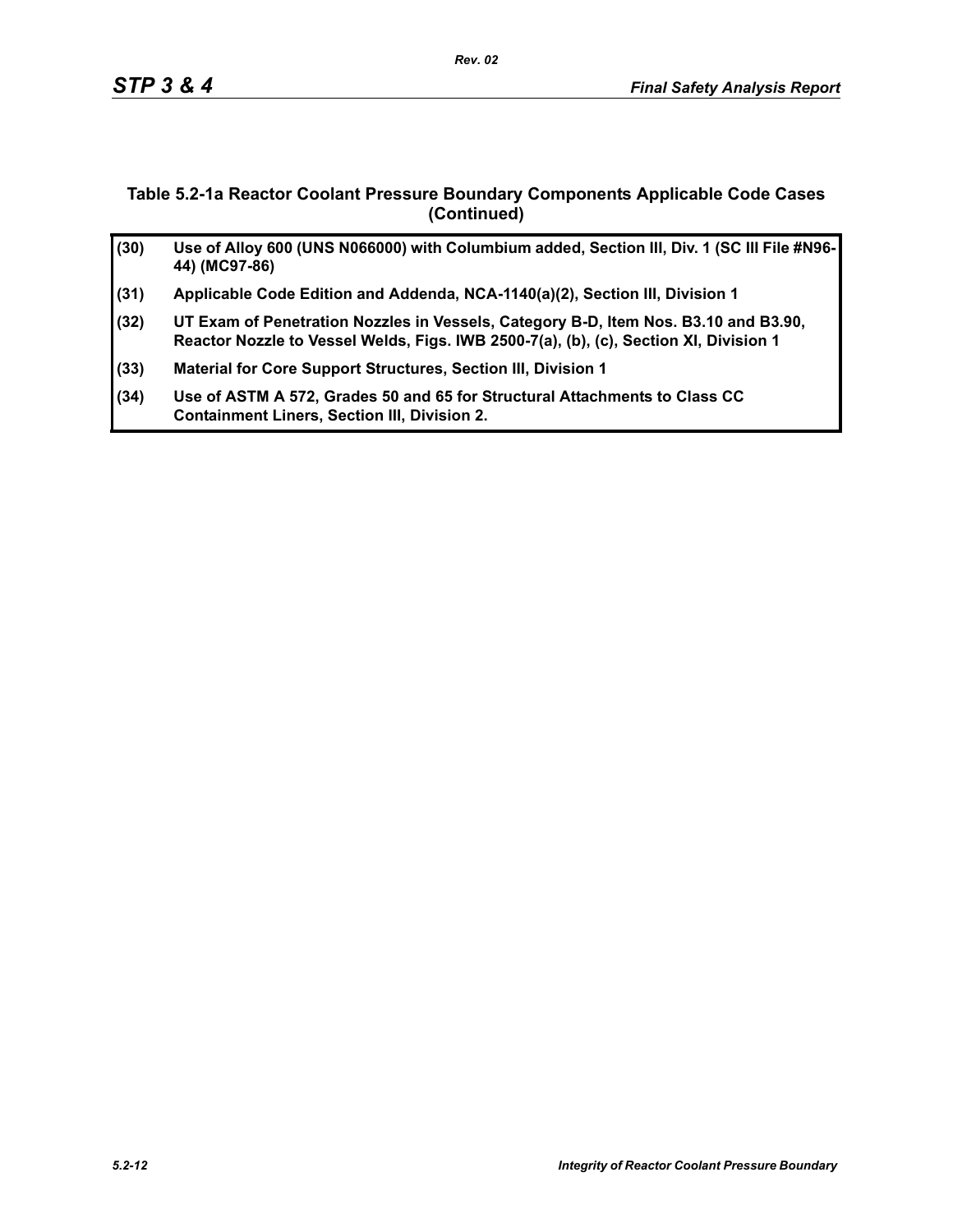$\blacksquare$ 

 $\blacksquare$ 

| Number of<br><b>Valves</b> | <b>Spring Set Pressure-</b><br>(MPaG) | <b>ASME Rated Capacity at-</b><br><b>103% Spring Set Pressure</b><br>(kg/h each) | <b>Relief Pressure Set-</b><br><b>Pressure (MPaG)</b> |
|----------------------------|---------------------------------------|----------------------------------------------------------------------------------|-------------------------------------------------------|
| 4                          | 7.928.00                              | 395,000 398,725                                                                  | 7.517.58                                              |
| 4                          | 7.928.00                              | 395,000 398,725                                                                  | 7.587.65                                              |
| 4                          | 7.99 8.07                             | 399,000 402,121                                                                  | 7.657.72                                              |
| 4                          | 8.068.14                              | 402,000 405,516                                                                  | 7.727.79                                              |
| 4                          | 8.138.20                              | 406,000 408,912                                                                  | <del>7.79 7.86</del>                                  |
|                            | 8.20 8.27                             | 409,000 412,307                                                                  | <del>7.85 7.93</del>                                  |

#### **Table 5.2-3 Nuclear System Safety/Relief Valve Setpoints Set Pressures and Capacities**

*Rev. 02*

\* Eight of the SRVs serve in the automatic depressurization function.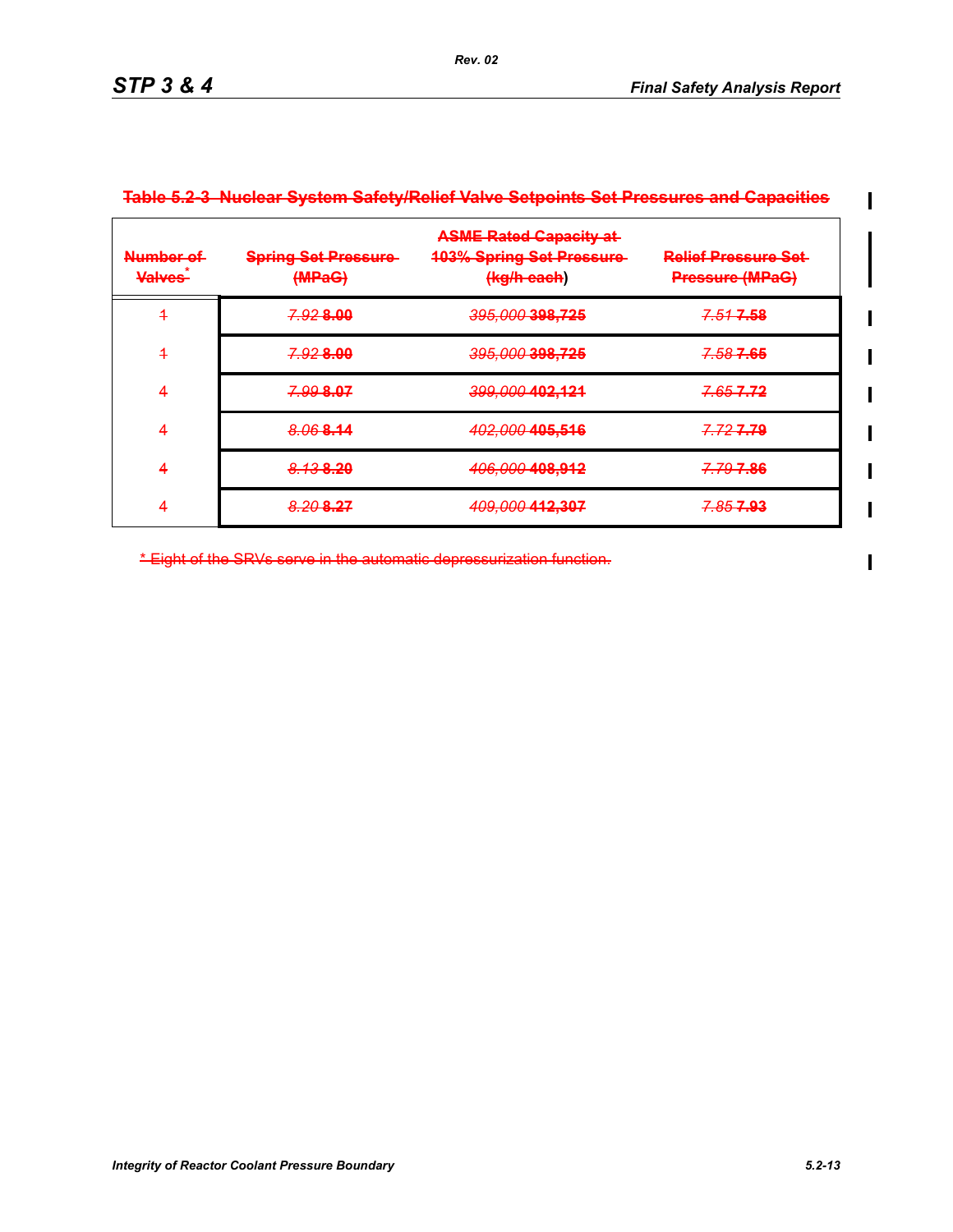| Component                          | Form                           | <b>Specification</b><br>(ASTM/ASME)<br><b>Material</b>                  |                                                                                         |  |  |  |  |
|------------------------------------|--------------------------------|-------------------------------------------------------------------------|-----------------------------------------------------------------------------------------|--|--|--|--|
| <b>Main Steam Isolation Valves</b> |                                |                                                                         |                                                                                         |  |  |  |  |
| Valve Body                         | Cast                           | Carbon steel                                                            | SA352 LCB                                                                               |  |  |  |  |
| Cover                              | Forged                         | <b>Carbon Steel</b>                                                     | <b>SA350LF2</b>                                                                         |  |  |  |  |
| Poppet                             | Forged                         | <b>Carbon Steel</b>                                                     | <b>SA350LF2</b>                                                                         |  |  |  |  |
| Valve stem                         | Rod                            | 17-4 ph Precipitation<br><b>Hardened Stainless</b><br><b>Steel</b>      | SA 564 630 (H1100)                                                                      |  |  |  |  |
| Body bolt                          | <b>Bolting</b>                 | Low-Alloy steel                                                         | SA 540 B23 CL4 or 5                                                                     |  |  |  |  |
| Hex nuts                           | <b>Bolting Nuts</b>            | Low-Alloy steel                                                         | <b>SA 194 GR7</b>                                                                       |  |  |  |  |
| Main Steam Safety/Relief Valve     |                                |                                                                         |                                                                                         |  |  |  |  |
| <b>Body</b>                        | Forging or<br>Casting          | Carbon steel<br>Carbon steel                                            | ASME SA 350 LF2<br>ASME SA 352 LCB                                                      |  |  |  |  |
| Bonnet (yoke)                      | Forging or<br>Casting          | Carbon steel<br>Carbon steel                                            | ASME SA 350 LF2<br>ASME SA 352 LCB                                                      |  |  |  |  |
| Nozzle (seat)                      | Forging or<br>Casting          | Stainless steel<br>or<br>Carbon steel                                   | ASME SA 182 Gr F316 or<br>SA351 CF3 or CF 3M<br>ASME SA 350 LF2 or<br><b>SA 352 LCB</b> |  |  |  |  |
| Body to bonnet stud                | Bar/rod<br><b>Bolting</b>      | Low-Alloy steel                                                         | ASME SA 193 Gr B7                                                                       |  |  |  |  |
| Body to bonnet nut                 | Bar/rod<br><b>Bolting Nuts</b> | Low-Alloy steel                                                         | ASME SA 194 Gr 7                                                                        |  |  |  |  |
| <b>Disk</b>                        | Forging<br>or Casting          | Alloy steel NiCrfe<br>NiCrFe Alloy Stainless ASME SA 351 CF 3A<br>steel | ASME SASB 637 Gr 718                                                                    |  |  |  |  |
| Spring washer<br>&                 | Forging                        | Carbon steel                                                            | ASME SA 105                                                                             |  |  |  |  |
| <b>Adjusting Screw</b><br>or       | <b>Bolting</b>                 | Alloy steel                                                             | ASME SA 193 Gr B6<br>(Quenched + tempered or<br>normalized & tempered)                  |  |  |  |  |
| Setpoint adjustment assembly       | Forgings                       | Carbon and alloy steel<br>parts                                         | Multiple specifications                                                                 |  |  |  |  |

# **Table 5.2-4 Reactor Coolant Pressure Boundary Materials**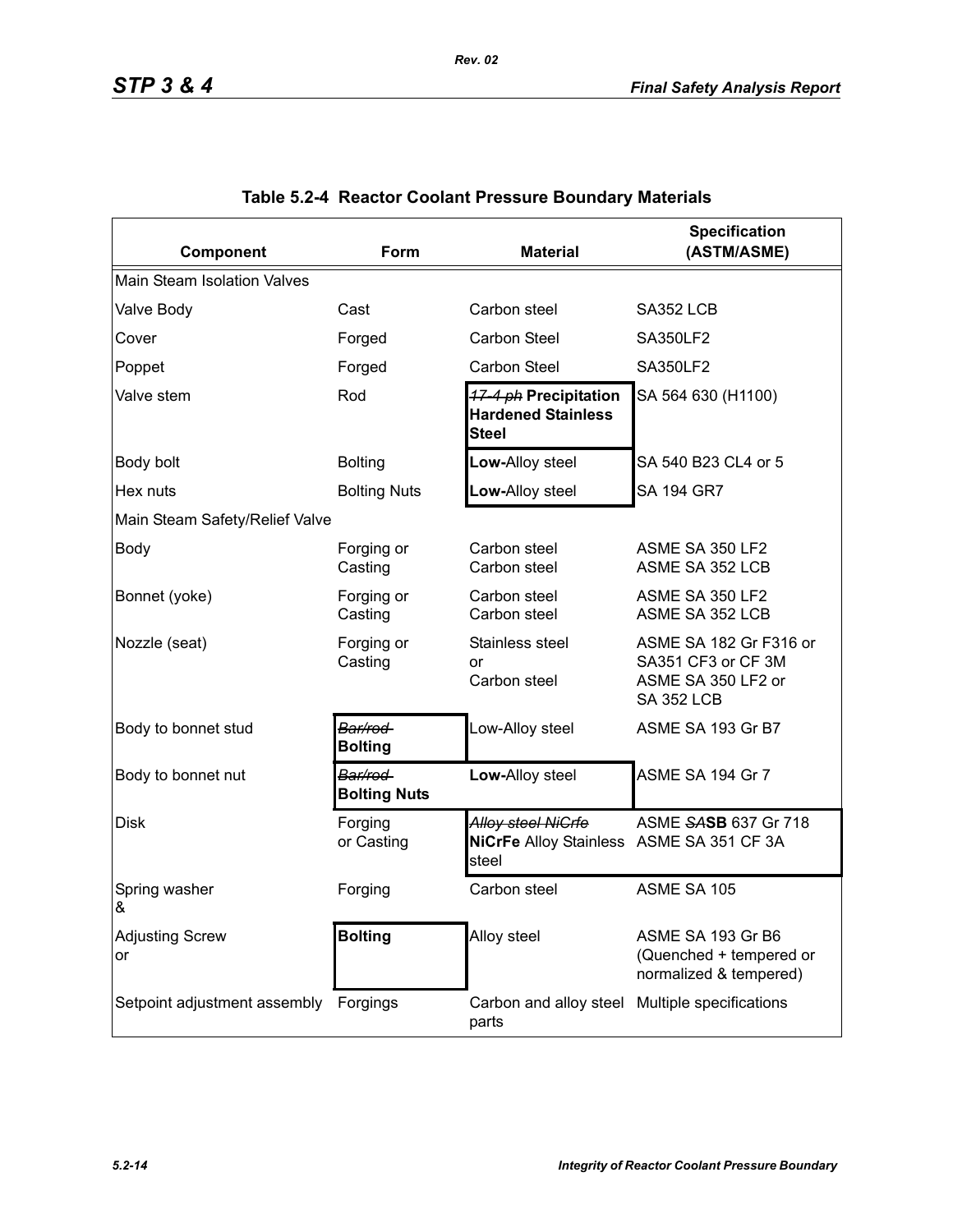| Component                                                          | Form                         | <b>Material</b>                           | <b>Specification</b><br>(ASTM/ASME)                                              |
|--------------------------------------------------------------------|------------------------------|-------------------------------------------|----------------------------------------------------------------------------------|
| Spindle (stem)                                                     | Bar                          | Precipitation-hardened<br>stainless steel | ASTM A564 Type 630<br>(H 1100)                                                   |
| Spring                                                             | Wire or Bellville<br>washers | <b>Steel</b><br><b>Alloy Steel</b>        | ASTM A304 Gr 4161 N<br>45 Cr Mo V67                                              |
| Main Steam Piping (between RPV and the turbine stop valve)         |                              |                                           |                                                                                  |
| Pipe                                                               | Seamless                     | Carbon steel                              | ASME SA 333 Gr. 6                                                                |
| Contour nozzle<br>200A 10.36 MpaG                                  | Forging                      | Garbon Low-Alloy<br>steel                 | ASME SA 350 LF 2 508<br><b>Class 3</b>                                           |
| Large groove flange                                                | Forging                      | Carbon steel                              | <b>ASME SA 350 LF 2</b>                                                          |
| 50A special nozzle                                                 | Forging                      | Carbon steel                              | ASME SA 350 LF2                                                                  |
| Elbow                                                              | Seamless                     | Carbon steel                              | ASME SA 420                                                                      |
| Head fitting/penetration piping                                    | Forging                      | Carbon steel                              | ASME SA 350 LF2                                                                  |
| Feedwater Piping (between RPV and the seismic interface restraint) |                              |                                           |                                                                                  |
| Pipe                                                               | <b>Seamless</b>              | Carbon steel                              | ASME SA 333 Gr. 6                                                                |
| Elbow                                                              | <b>Seamless</b>              | Carbon steel                              | ASME SA 420                                                                      |
| Head fitting/penetration piping                                    | Forging                      | Carbon steel                              | ASME SA 350 LF2                                                                  |
| Nozzle                                                             | Forging                      | Carbon steel                              | ASME SA 350 LF2                                                                  |
| <b>Recirculation Pump Motor Cover</b>                              |                              |                                           |                                                                                  |
| Bottom flange (cover)                                              | Forging                      | Low-Alloy steel                           | ASME SA 533 Gr. B Class 1<br>or SA 508 Class 3                                   |
| Stud                                                               | <b>Bolting</b>               | Low-Alloy steel                           | ASME SA 540 CL.3 Gr.B24<br>or SA 193, B7                                         |
| Nut                                                                | <b>Bolting Nuts</b>          | Low-Alloy steel                           | ASME SA 194 Gr. 7                                                                |
| <b>CRD</b>                                                         |                              |                                           |                                                                                  |
| Middle flange                                                      | Forging                      | Stainless steel                           | SA 182, F304L* or <b>F</b> 316L* <b>,</b><br>SA 182 or SA 336, F304* or<br>F316* |
| Spool piece                                                        | Forging                      | Stainless steel                           | SA 182, F304L* or F316L*,<br>SA 182 or SA 336, F304* or<br>F316*                 |

# **Table 5.2-4 Reactor Coolant Pressure Boundary Materials (Continued)**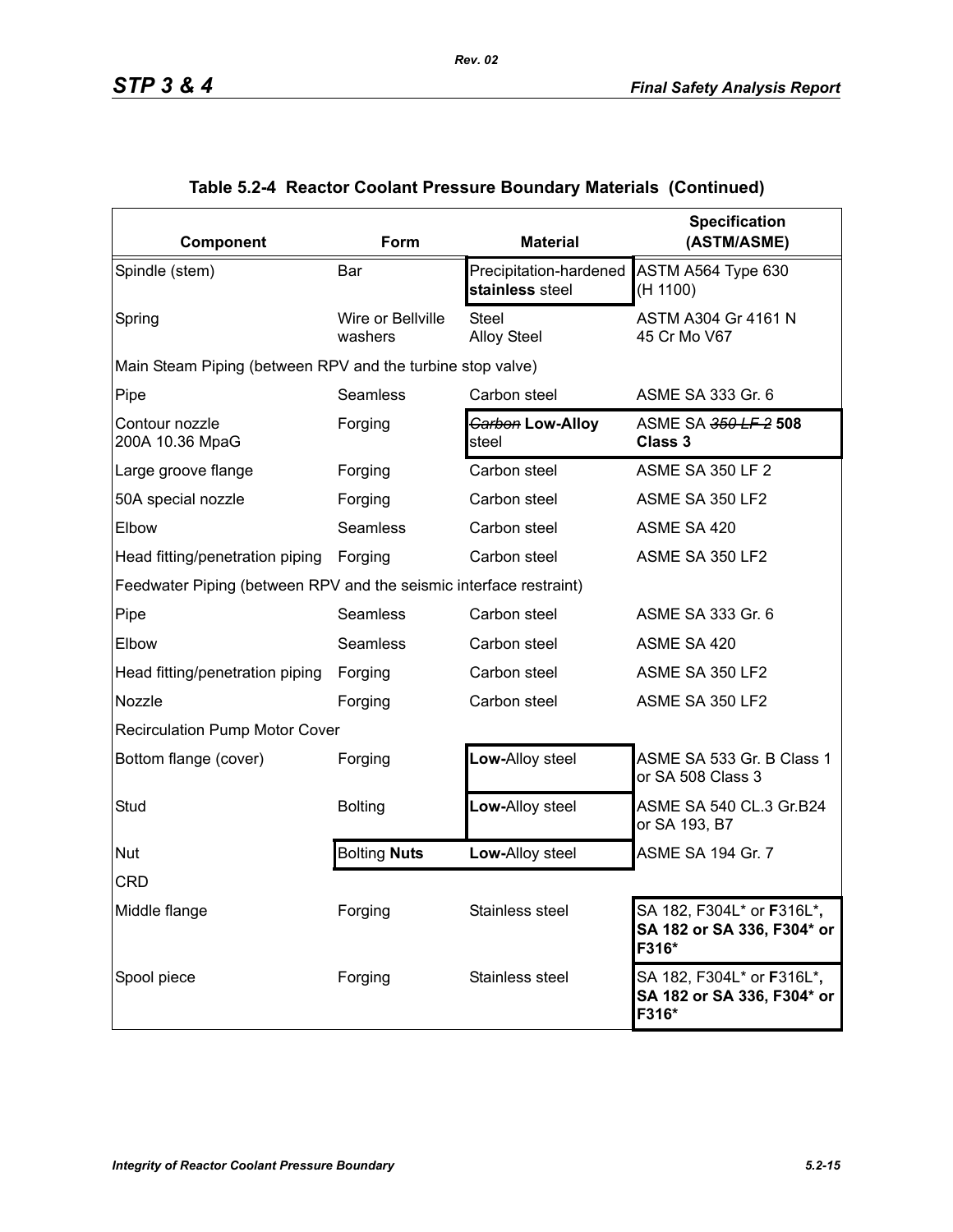| Component                                               | Form               | <b>Material</b>                                     | <b>Specification</b><br>(ASTM/ASME)                                                                                                |
|---------------------------------------------------------|--------------------|-----------------------------------------------------|------------------------------------------------------------------------------------------------------------------------------------|
| Mounting bolts                                          | <b>Bar Bolting</b> | Low-Alloy steel                                     | SA 194 SA 193, B7                                                                                                                  |
| Seal housing                                            | Forging            | Stainless steel                                     | SA 182, F304L* or F316L*,<br>SA 182 or SA 336, F304* or<br>F316*                                                                   |
| Seal housing nut                                        | Bar                | Precipitation<br><b>Hardened Stainless</b><br>steel | SA 564, 47-4PH 630(H1100)                                                                                                          |
| <b>Reactor Pressure Vessel</b>                          |                    |                                                     |                                                                                                                                    |
| <b>Shells and Heads</b>                                 | Plate              | Low-Alloy steel Mn-<br>1/2 Mo-1/2 Ni                | SA-533, Type B, Class 1                                                                                                            |
|                                                         | Forging            | 3/4 Ni-1/2 Mo-Cr-V<br>Low alloy steel               | SA-508, Class 3                                                                                                                    |
| Shell and Head<br>Flange                                | Forging            | 3/4 Ni-1/2 Mo-Cr-V<br>Low alloy steel               | <b>SA-508 Class 3</b>                                                                                                              |
| Flanged<br><b>Nozzles</b>                               | Forging            | $G-S+$<br>Low alloy steel                           | SA-508 Class 3                                                                                                                     |
| <b>Drain Nozzles</b>                                    | Forging            | $C-S+$<br>Carbon steel or<br><b>Stainless steel</b> | SA-508 Class 1 or SA 182,<br>F316L* or F316*<br>SA-336, F316*                                                                      |
| Appurtenances/Instrumentation Forging<br><b>Nozzles</b> |                    | Cr-Ni-Mo<br>Stainless steel                         | SA-182, Grade F316L* or<br><del><i>F316<sup>†</sup> F316*</i> or SA-336,</del><br>Class F316L* or F316 <sup>‡</sup><br>Class F316* |
|                                                         | Bar, Smls. Pipe    | Ni-Cr-Fe<br>(UNS N06600)                            | <del>SB-166<sup>‡</sup> or SB-167<sup>≢</sup> Code</del><br>Case N-580-42                                                          |
| <b>Stub Tubes</b>                                       | Forging            | Ni-Cr-Fe<br>(UNS N06600)                            | 42                                                                                                                                 |
|                                                         | Bar, Smls. Pipe    | Ni-Cr-Fe<br>(UNS N06600)                            | <del>SB-166<sup>‡</sup> or SB-167<sup>≢</sup> Code</del><br>Case N-580-42                                                          |

# **Table 5.2-4 Reactor Coolant Pressure Boundary Materials (Continued)**

*Rev. 02*

\* Carbon content is maximum 0.020%.

*† Carbon content is maximum 0.020% and nitrogen from 0.060 to 0.120%.*

*‡ Added niobium content is 1 to 4%.* 

 $\mathbf{I}$ 

 $\mathbf I$ 

 $\mathbf I$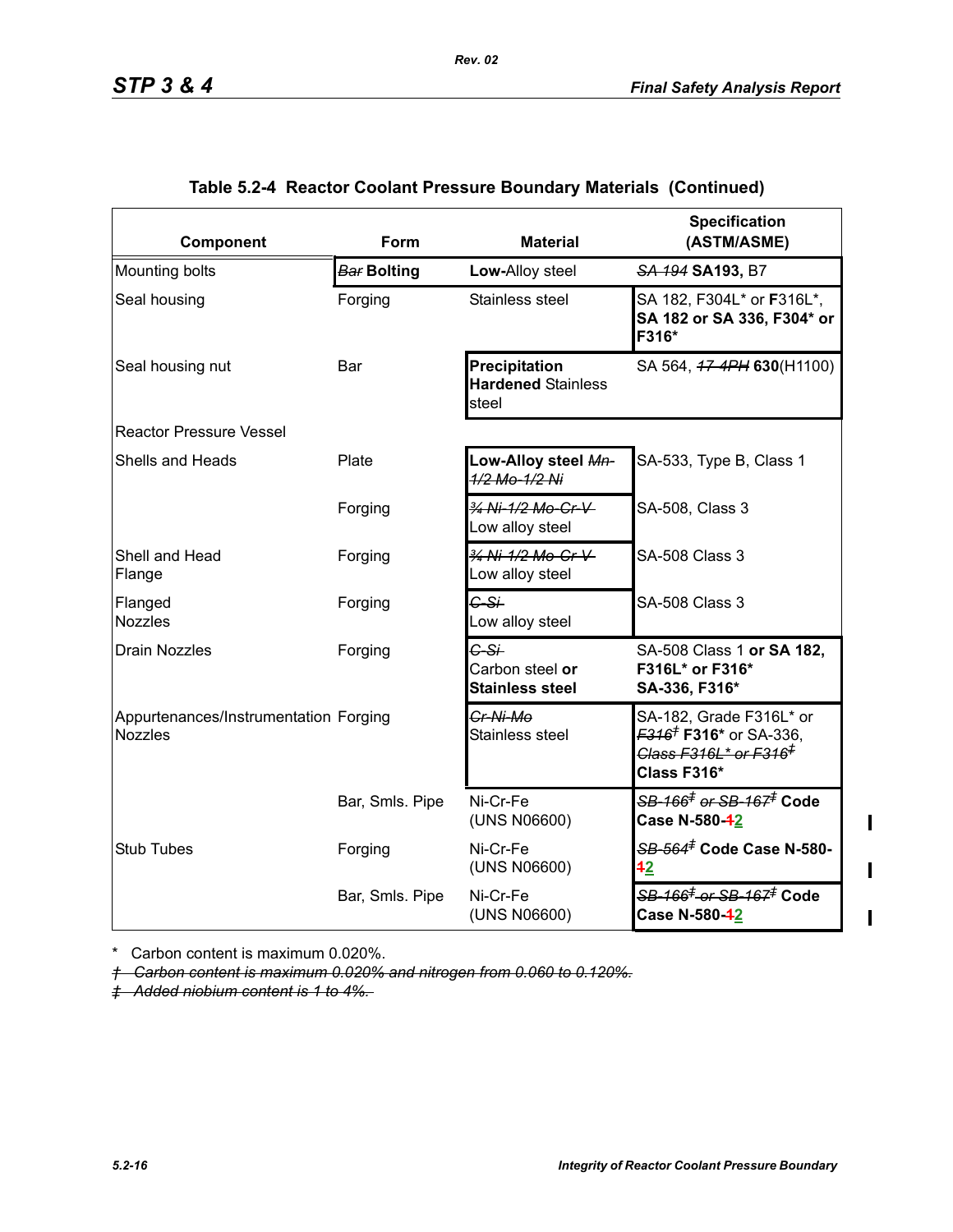| S<br>님 |
|--------|
| دە     |
| ⊗      |
| 4      |
|        |
|        |
|        |
|        |
|        |

| Monitored                                                              |                         |                            |                       |                              |                               |                           |                             |                           |                         |                               |                           |                                  |                                    |                              |                          |                            |                    |                               |                               |                                  |                          |                             |
|------------------------------------------------------------------------|-------------------------|----------------------------|-----------------------|------------------------------|-------------------------------|---------------------------|-----------------------------|---------------------------|-------------------------|-------------------------------|---------------------------|----------------------------------|------------------------------------|------------------------------|--------------------------|----------------------------|--------------------|-------------------------------|-------------------------------|----------------------------------|--------------------------|-----------------------------|
| Variables<br>LDS Control &                                             | Reactor Water Level Low | Turbine Inlet SL Press Low | Reactor Pressure High | Flow Rate High<br><b>NSL</b> | <del>MSL Radiation High</del> | MSL Tunnel Amb. Temp High | Turbine Area Amb. Temp High | Main Condenser Vacuum Low | Drywell Pressure High   | Equip Area Temp High<br>RHR I | RCIC Equip Area Temp High | Pressure Low<br>ದ<br><b>RCIC</b> | Flow Rate High<br>ಕ<br><b>RCIC</b> | RCIC Vent Exhaust Press High | CUW Equip Area Temp High | CUW Differential Flow High | SLCS Pumps Running | LCW Drain Line Radiation High | HCW Drain Line Radiation High | Exhaust Air Rad High<br>R/B HVAC | F/H Exhaust Air Rad High | FW Line Pressure Difference |
| <b>Isolation Functions</b><br><b>MSIVs &amp; MSL Drain Line Valves</b> |                         | $\overline{\mathsf{x}}$    |                       | $\overline{\mathsf{x}}$      | $\overline{\mathsf{x}}$       | $\overline{\mathsf{x}}$   |                             | $\overline{\mathsf{x}}$   |                         |                               |                           |                                  |                                    |                              |                          |                            |                    |                               |                               |                                  |                          |                             |
| <b>CUW Process Lines Isolation</b>                                     | L1.5<br>L2              |                            | $X^*$                 |                              |                               | X                         | X                           |                           |                         |                               |                           |                                  |                                    |                              | $\times$                 | X                          | X                  |                               |                               |                                  |                          |                             |
| <b>RHR S/C PCV Valves</b>                                              | L3                      |                            | X                     |                              |                               |                           |                             |                           |                         | X                             |                           |                                  |                                    |                              |                          |                            |                    |                               |                               |                                  |                          |                             |
| <b>RCIC Steamline Isolation</b>                                        |                         |                            |                       |                              |                               |                           |                             |                           |                         |                               | $\boldsymbol{\mathsf{X}}$ | $\boldsymbol{\mathsf{X}}$        | X                                  | X                            |                          |                            |                    |                               |                               |                                  |                          |                             |
|                                                                        |                         |                            |                       |                              |                               |                           |                             |                           |                         |                               |                           |                                  |                                    |                              |                          |                            |                    |                               |                               |                                  |                          |                             |
| <b>ATIP Withdrawal</b>                                                 | L <sub>3</sub>          |                            |                       |                              |                               |                           |                             |                           | X                       |                               |                           |                                  |                                    |                              |                          |                            |                    |                               |                               |                                  |                          |                             |
| DW RAD Sampling Isolation                                              | L2                      |                            |                       |                              |                               |                           |                             |                           | X                       |                               |                           |                                  |                                    |                              |                          |                            |                    |                               |                               |                                  |                          |                             |
| <b>SPCU Process Line Isolation</b>                                     | L3                      |                            |                       |                              |                               |                           |                             |                           | X                       |                               |                           |                                  |                                    |                              |                          |                            |                    |                               |                               |                                  |                          |                             |
| DW LCW Sump Drain Line Isolation                                       | L <sub>3</sub>          |                            |                       |                              |                               |                           |                             |                           | X                       |                               |                           |                                  |                                    |                              |                          |                            |                    | X                             |                               |                                  |                          |                             |
| DW HCW Sump Drain Line Isolation                                       | L <sub>3</sub>          |                            |                       |                              |                               |                           |                             |                           | X                       |                               |                           |                                  |                                    |                              |                          |                            |                    |                               | X                             |                                  |                          |                             |
| <b>RCW PCV Valves Isolation</b>                                        | L1                      |                            |                       |                              |                               |                           |                             |                           | Χ                       |                               |                           |                                  |                                    |                              |                          |                            |                    |                               |                               |                                  |                          |                             |
| <b>HNCW PCV Valves Isolation</b>                                       | L1                      |                            |                       |                              |                               |                           |                             |                           | X                       |                               |                           |                                  |                                    |                              |                          |                            |                    |                               |                               |                                  |                          |                             |
| AC System P&V Valves Isolation                                         | L <sub>3</sub>          |                            |                       |                              |                               |                           |                             |                           | X                       |                               |                           |                                  |                                    |                              |                          |                            |                    |                               |                               | Χ                                | X                        |                             |
| <b>FCS PCV Valves Isolation-</b>                                       | $\overline{L^3}$        |                            |                       |                              |                               |                           |                             |                           | $\overline{\mathsf{X}}$ |                               |                           |                                  |                                    |                              |                          |                            |                    |                               |                               |                                  |                          |                             |
| <b>R/B HVAC Air Ducts Isolation</b>                                    | $\overline{L3}$         |                            |                       |                              |                               |                           |                             |                           | $\overline{\mathsf{x}}$ |                               |                           |                                  |                                    |                              |                          |                            |                    |                               |                               | X                                | X                        |                             |
| <b>SGTS Initiation</b>                                                 | L <sub>3</sub>          |                            |                       |                              |                               |                           |                             |                           | X                       |                               |                           |                                  |                                    |                              |                          |                            |                    |                               |                               | $\pmb{\times}$                   | X                        |                             |
| $\overline{\mathsf{x}}$<br><b>Condensate Pump Trip **</b>              |                         |                            |                       |                              |                               |                           |                             |                           | $\overline{\mathbf{X}}$ |                               |                           |                                  |                                    |                              |                          |                            |                    |                               |                               |                                  |                          |                             |

#### **Table 5.2-6 LDS Control and Isolation Function vs. Monitored Process Variables**

\* *Head spray valve only*

\*\***Both signals must be present** 

Integrity of Reactor Coolant Pressure Boundary *Integrity of Reactor Coolant Pressure Boundary 5.2-17/20*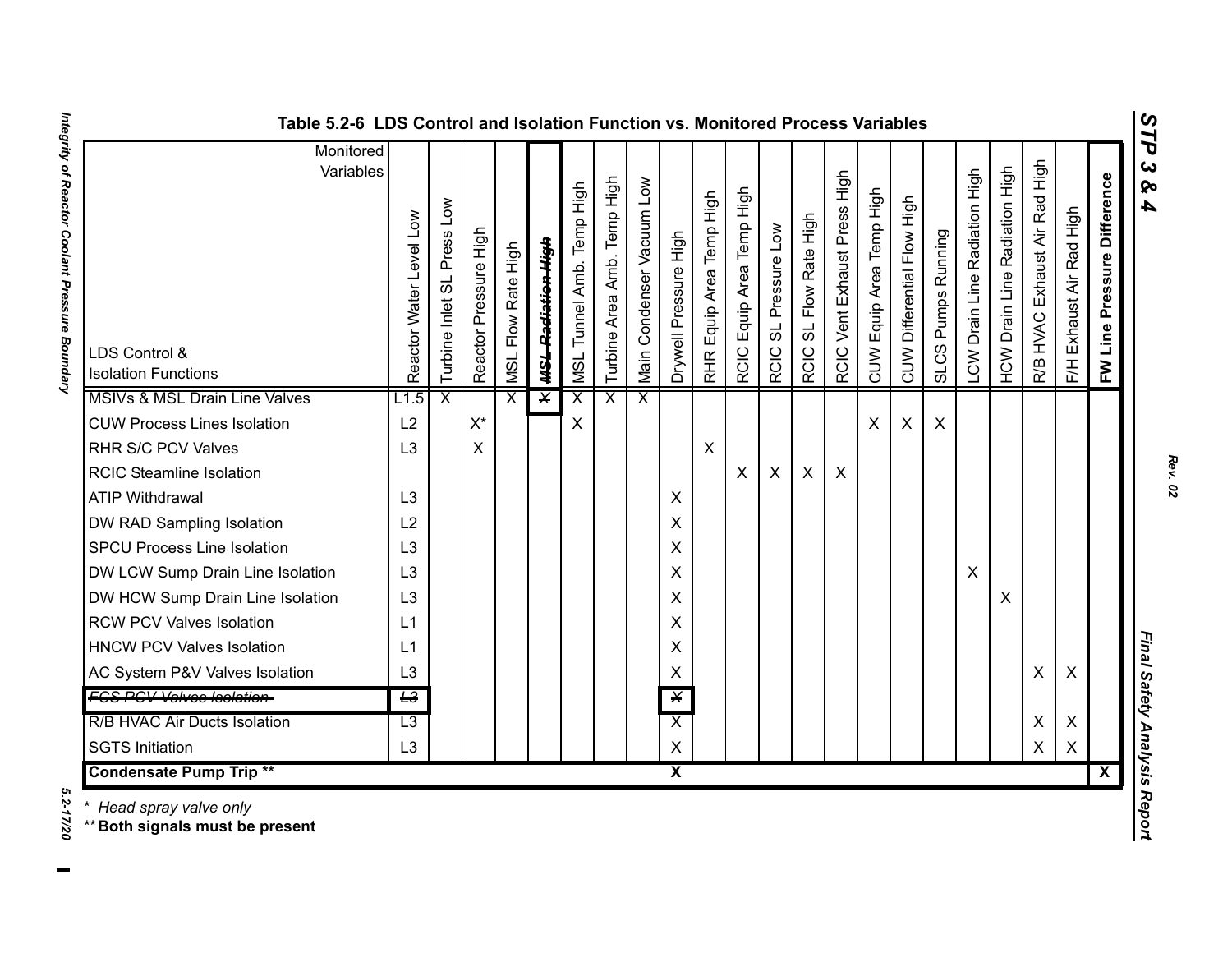| Leakage Source                            | Monitored<br>Plant<br>Variable<br>Location |              | Reactor Vessel Water Level Low | Drywell Pressure High   | DW Floor Drain Sump High Flow | DW Equip Drain Sump High Flow | DW Fission Products Radiation High | Drywell Temperature High | SRV Discharge Line Temperature High | Vessel Head Flange Seal Pressure High | RB Eq/Fl Drain Sump High Flow | DW Air Cooler Condensate Flow High | MSL or RCIC Steamline Flow High | MSL Tunnel or TB Ambient Area Temp High | Equip Areas Ambient or Diff Temp High | CUW Differential Flow High | <del>MSL Tunnel Radiation High</del> | nter-System Leakage (Radiation) High | Feedwater Line Differential Pressure High |
|-------------------------------------------|--------------------------------------------|--------------|--------------------------------|-------------------------|-------------------------------|-------------------------------|------------------------------------|--------------------------|-------------------------------------|---------------------------------------|-------------------------------|------------------------------------|---------------------------------|-----------------------------------------|---------------------------------------|----------------------------|--------------------------------------|--------------------------------------|-------------------------------------------|
| <b>Main Steamlines</b>                    |                                            |              | $\overline{\mathsf{x}}$        | $\overline{\mathsf{x}}$ | $\overline{\mathsf{x}}$       |                               | $\overline{\mathsf{x}}$            | $\overline{\mathsf{x}}$  | $\overline{\mathsf{x}}$             |                                       |                               | $\overline{\textsf{x}}$            | $\overline{\mathsf{x}}$         |                                         |                                       |                            |                                      |                                      |                                           |
| <b>RCIC Steamline</b>                     | L                                          | O<br>O       | X<br>Χ<br>X                    | X                       | X                             |                               | X                                  | X                        |                                     |                                       | X<br>X                        | $\mathsf X$                        | X<br>X<br>X                     | X                                       | X<br>X                                |                            | $\pmb{\times}$                       |                                      |                                           |
| <b>RCIC Water</b>                         | $\mathsf{I}$                               |              |                                |                         |                               |                               |                                    |                          |                                     |                                       | X                             |                                    |                                 |                                         | X                                     |                            |                                      |                                      |                                           |
| <b>RHR Water</b>                          | L                                          | O<br>$\circ$ | X                              | X                       | X                             |                               | X                                  | X                        |                                     |                                       | X                             | X                                  |                                 |                                         | Χ                                     |                            |                                      | $\otimes$                            |                                           |
| <b>HPCF Water</b>                         | L                                          |              | X                              | X                       | X                             |                               | X                                  | X                        |                                     |                                       |                               | X                                  |                                 |                                         |                                       |                            |                                      |                                      |                                           |
| <b>CUW Water</b>                          | $\mathsf{I}$                               | $\circ$      | X                              | X                       | X                             |                               | X                                  | X                        |                                     |                                       | X                             | X                                  |                                 |                                         | Χ                                     |                            |                                      |                                      |                                           |
| Feedwater                                 | L                                          | O            | X<br>X                         | X                       | X                             |                               | X                                  | X                        |                                     |                                       | X                             | X                                  |                                 | X                                       | X                                     | X                          |                                      | $\otimes$                            | X                                         |
| Recirc Pump Motor<br>Casing               | L                                          | O<br>O       |                                | X                       | X                             |                               | X                                  | X                        |                                     |                                       | X                             | X                                  |                                 | X                                       |                                       |                            |                                      | $\otimes$                            | X                                         |
| <b>Reactor Vessel Head</b><br>Seal        | I                                          |              |                                |                         |                               | X                             |                                    |                          |                                     | X                                     |                               |                                    |                                 |                                         |                                       |                            |                                      |                                      |                                           |
| Valve Stem Packing<br>Miscellaneous Leaks | Т<br>L                                     | O<br>O<br>O  |                                |                         | X                             | X                             |                                    | X                        |                                     |                                       | X<br>X                        |                                    |                                 |                                         |                                       |                            |                                      | $\otimes$                            |                                           |

| Table 5.2-7 Leakage Sources vs. Monitored Trip Alarms |  |  |  |
|-------------------------------------------------------|--|--|--|
|-------------------------------------------------------|--|--|--|

*I = Inside Drywell Leakage*

*O = Outside Drywell Leakage*

X *= Reactor coolant leakage in cooling water to RHR Hx, RIP Hx, CUW Non-regen Hx's or to FP cooling Hx.*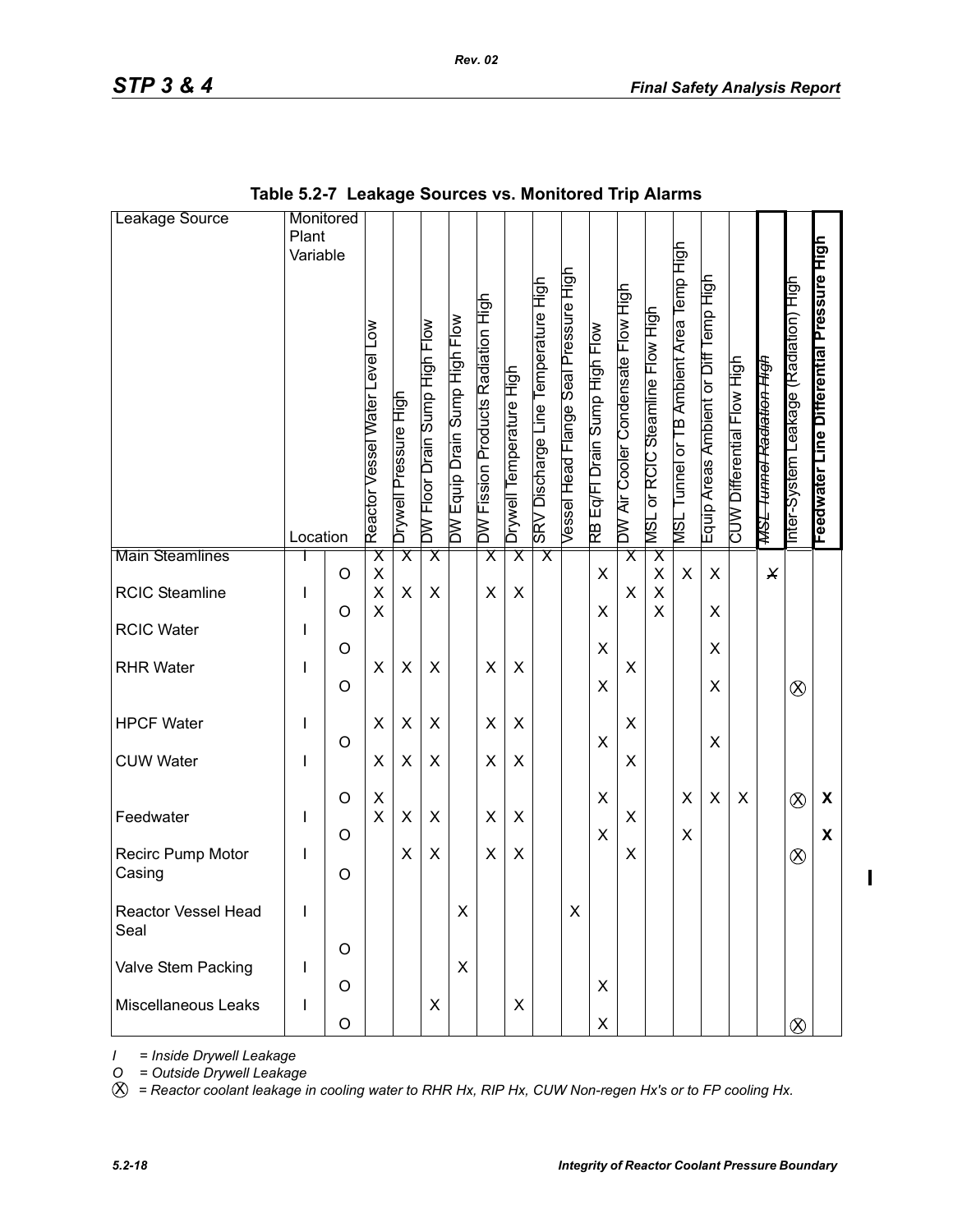### **Table 5.2-9** *Ultrasonic Examination of RPV: Reg. Guide 1.150 Compliance* **NOT USED**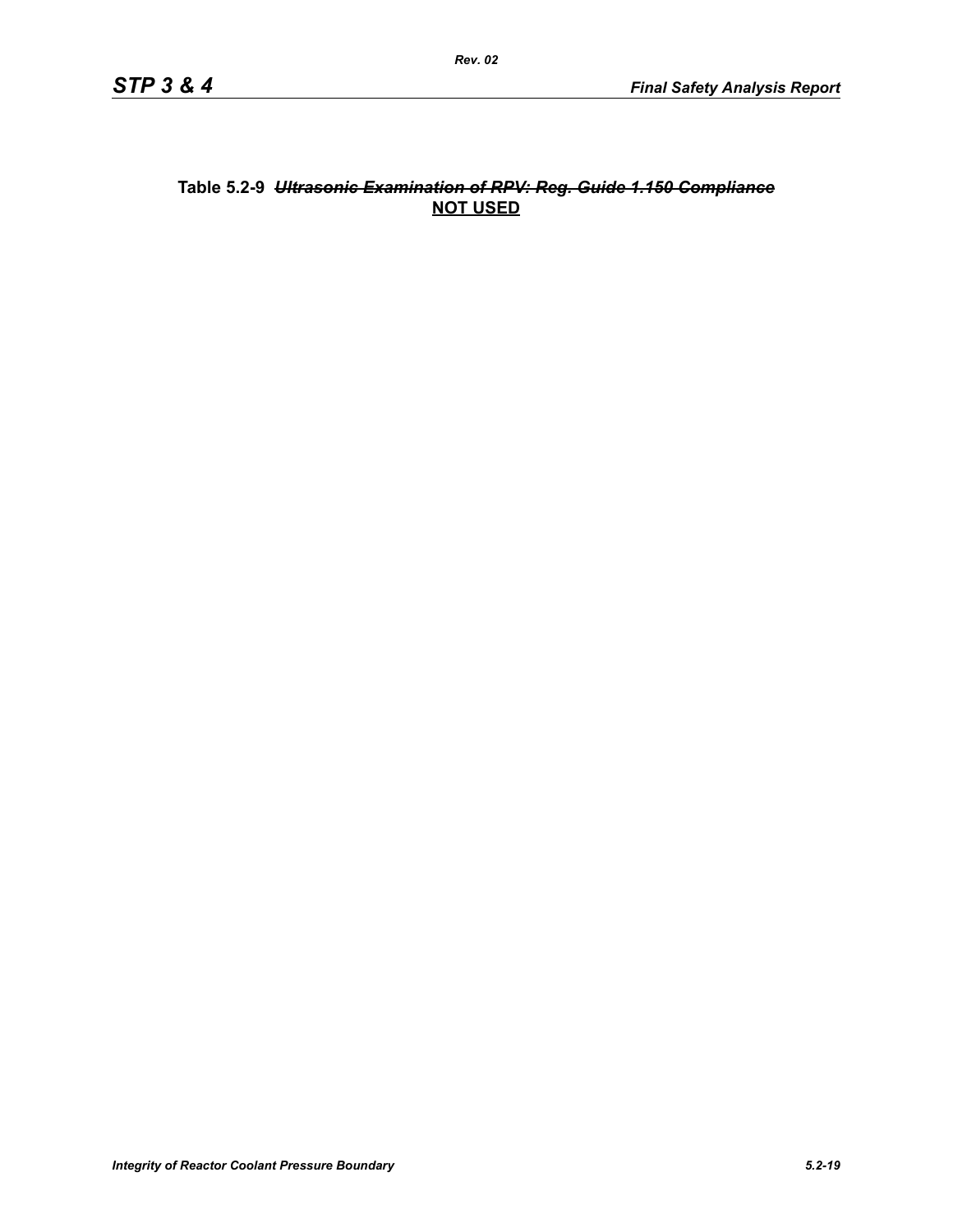$\overline{\mathbf{I}}$ 

**Figure 5.2-2 MSIV Closure with Flux Scram and Installed Safety/Relief Valve Capacity**

*Rev. 02*